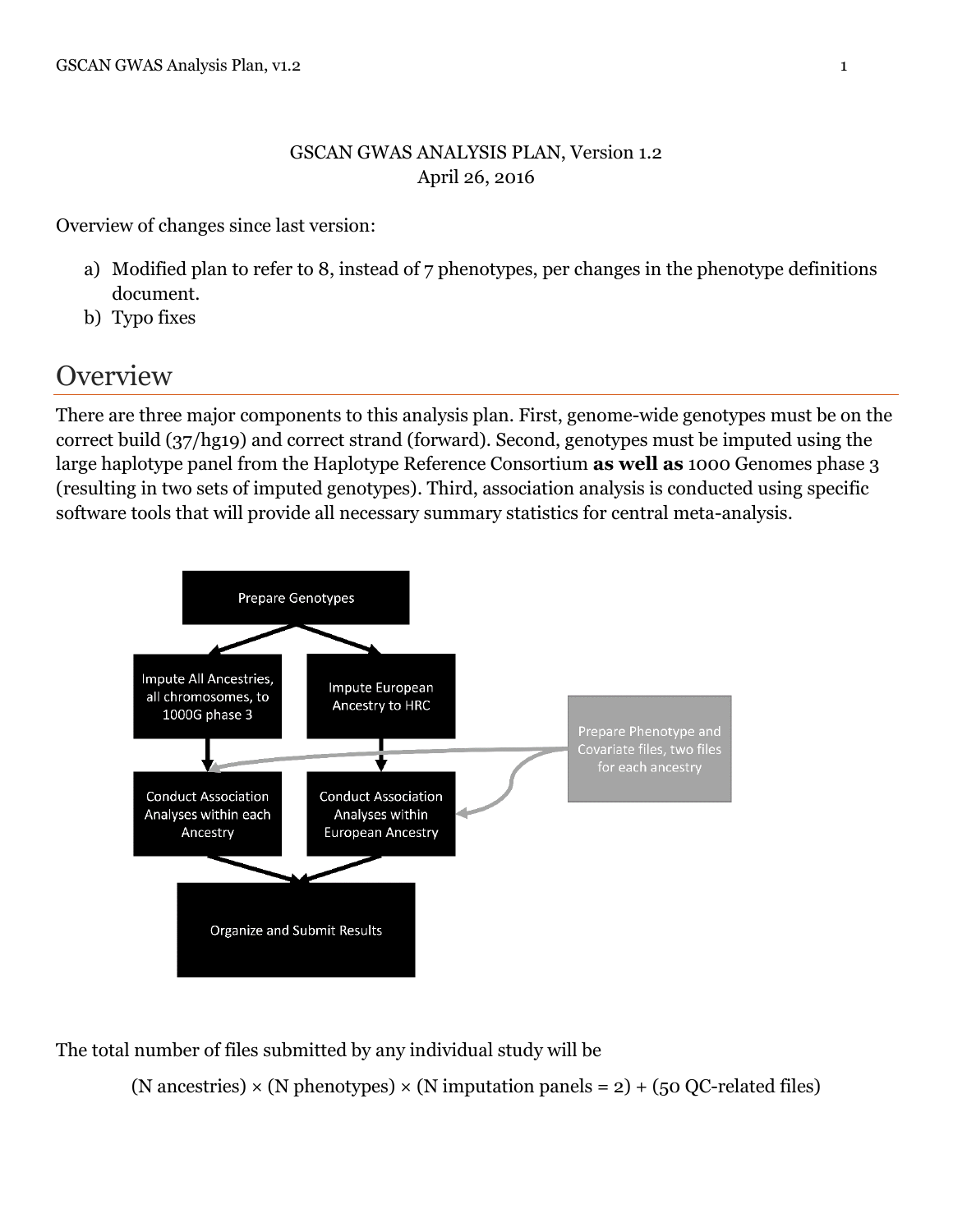For example, a study that has two ancestries and measured all 8 phenotypes would submit 82 files, unless that study submitted results per-chromosome, in which case the file number would be in excess of 750 files!

As always, there is some chance that there will be an error in the files you submit from this analysis plan. We encourage analysts to organize their scripts, files, and directories just in case re-analysis is required.

## Software

All the following software will very likely be needed. SHAPEIT and Minimac are only necessary if you're conducting imputation in-house, rather than using the UMich imputation server.

Needed for generating association summary statistics rvTests:<https://github.com/zhanxw/rvtests> BGZIP and tabix:<http://samtools.sourceforge.net/tabix.shtml>

## **Genotypes**

### Array

All studies must have some version of a genome-wide array, for example with >200,000 genome-wide tag markers. Individual studies will provide information about the manufacturer and version of the array they are using.

### What to do with multiple arrays in the same study

Some studies may have data from multiple genotyping arrays, occasionally on the same samples. There are three typical situations:

- No sample overlap: analyze studies separately.
- All samples overlap: you can either a) analyze separately or b) merge genotypes prior to imputation and perform a single analysis.
- Partial, but significant overlap of samples: please contact Scott to customize a plan.
- Finally, please indicate any sample overlap when submitting results.

### Genotype QC

We leave calling algorithms, marker filters, and sample filters to the discretion of local sites. Additional QC will be conducted centrally at the meta-analysis stage.

### Strand

Strand is an extremely important issue. Without the correct strand meta-analysis doesn't work very well.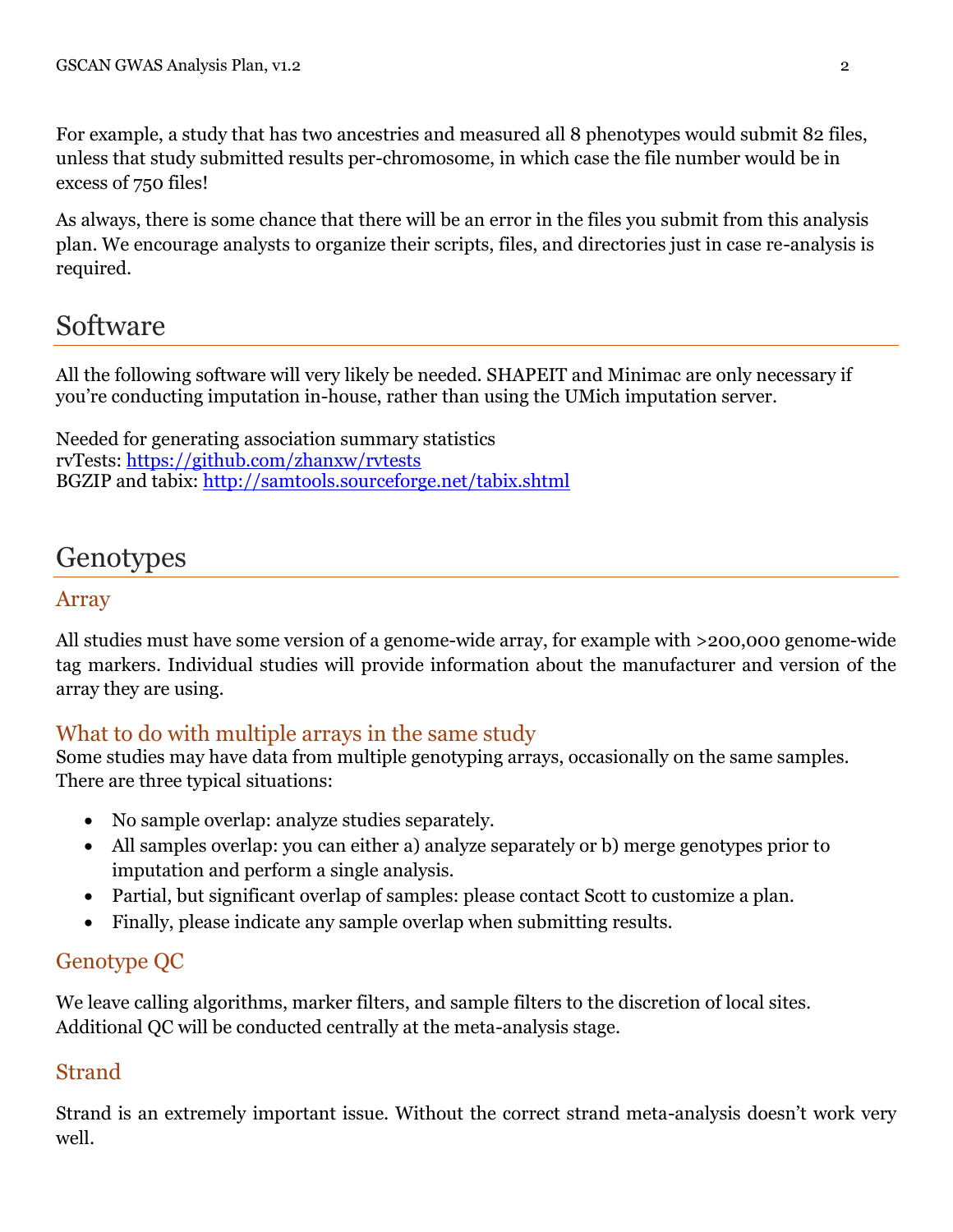All genotypes should be on GRCh37 forward strand. An easy way to get GRCh37 forward strand, if you don't already have it, is to export genotypes from GenomeStudio using TOP allele annotations (typical output from GenomeStudio), which we then ask you to update to the forward strand of build 37 using scripts provided by Will Rayner at Sanger. A description of Illumina's TOP/BOT scheme is [here.](https://www.google.com/url?sa=t&rct=j&q=&esrc=s&source=web&cd=1&cad=rja&ved=0CCsQFjAA&url=http%3A%2F%2Fres.illumina.com%2Fdocuments%2Fproducts%2Ftechnotes%2Ftechnote_topbot.pdf&ei=gDGFUufRO-XwyAHx0IGwAQ&usg=AFQjCNH0M8J2cuBs8kGgcwdFKvGlaJhD9A&sig2=TLOZ47KLm8aaNdp2nwFXvA&bvm=bv.56343320,d.aWc) Will's usage instructions, including scripts, are available [here.](http://www.well.ox.ac.uk/~wrayner/strand/)

#### **Please note: Illumina TOP strand, or Illumina forward strand, ARE NOT the same as GRCh37 forward strand.**

#### Variant Call Format (VCF) files

Nearly all steps in this analysis plan will use VCF files as input and output. If you aren't already using VCF files it's easy to convert from PLINK. Rvtests, which you have already downloaded and installed comes with a plink2vcf function that will convert your PLINK files. An example usage is as follows. Beware, this command can use **a lot of memory**, so keep an eye on that.

Please ensure basic QC has been conducted at this point (e.g., remove all monomorphic variants, variants with low call rates, variants out of Hardy-Weinberg, samples with low call rates, etc.)

plink2vcf --inPlink yourplinkfiles --outVcf yourvcffile.vcf bgzip yourvcffile.vcf *### Note, provide the prefix of your plink file and omit the "bed", "bim" and "fam" suffixes*

Another easy way to convert your PLINK files to VCF is with PLINK 1.9

*### PLINK* plink-1.9 --bfile yourplinkfiles --recode vcf-iid --out yourvcffile bgzip yourvcffile.vcf

Either way should work fine with the Michigan Imputation Server.

Finally, if your genotypes are in some format other than PLINK or VCF, and you don't already have a solution for converting them to PLINK or VCF, please contact Scott for advice. (Teemu Palviainen at U Helsinki has a nice step-by-step for bgen files. Scott has the details.)

Note: In VCF format the first allele is referred to as the "reference" allele, and is should to be the same as a human reference genome (in our case, the reference allele from GRCh37). PLINK codes alleles by default as major/minor, which is not the same as reference/alternate. It's not necessary to ensure the reference allele is the same as the reference genome, but if you would like it to be the same you can specify a file for the "—reference" command in plink2vcf, and it will automatically fix the reference allele. Scott [\(scott.vrieze@colorado.edu](mailto:scott.vrieze@colorado.edu)) has a mapping of rsID to reference allele he's happy to share.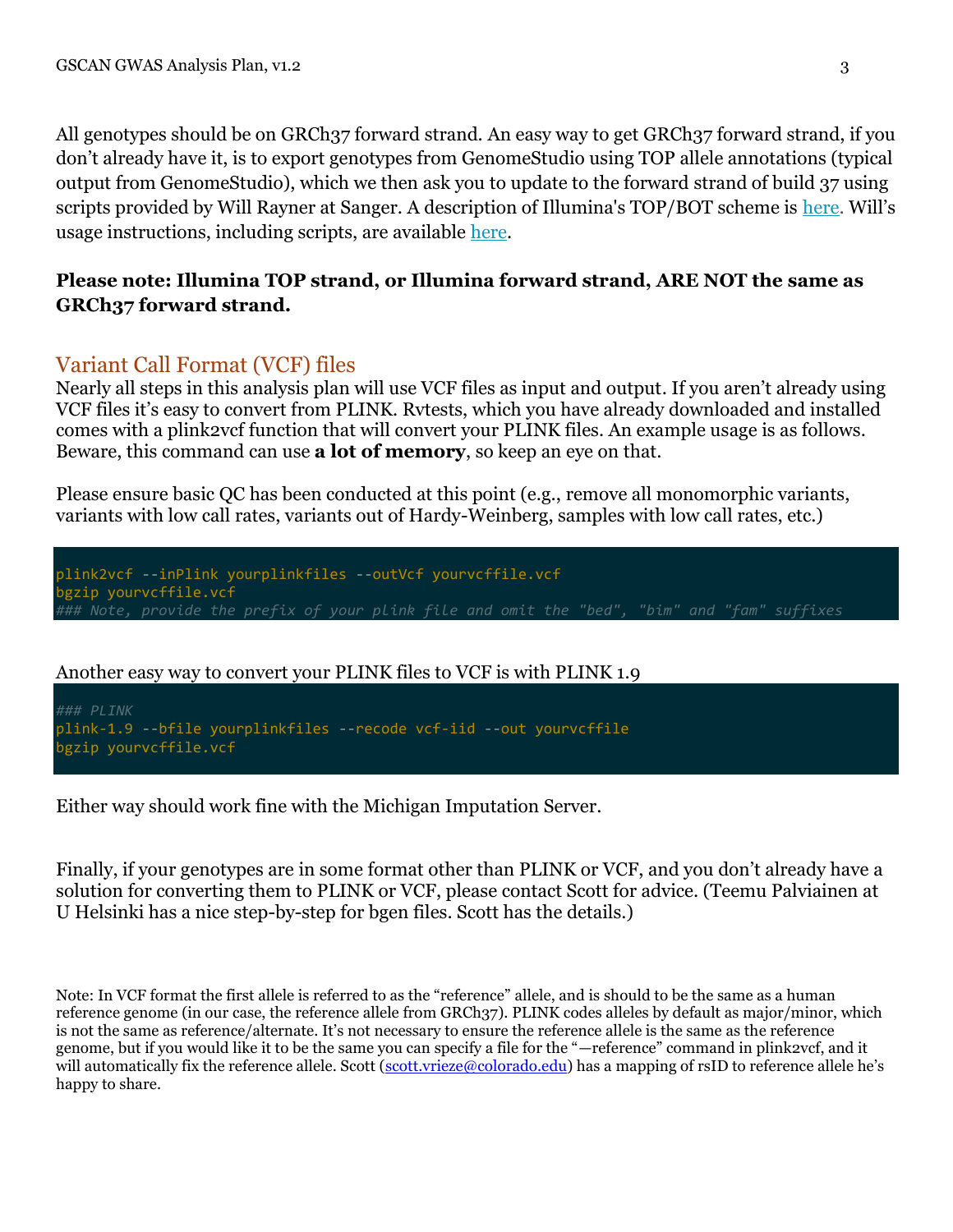# Analyses will often loop through chromosomes

Many of the steps in this analysis plan can be done chromosome by chromosome (or in smaller chunks – seasoned analysts will no doubt use more sophisticated techniques). This is a good thing! Splitting by chromosome will make everything go faster BUT it will make file management slightly more complex. **Take great care with your filenames and directory structure!**

One very easy way to run by chromosome is with a for loop in bash or c-shell. In bash, running a fake command "yourcommand" across all chromosomes might look like this:



(In some cases even looping by chromosome will be too slow (depending on wall-time restrictions for your local cluster or local machine) and analyses can be split into sub-chromosomes quite easily. Ask Scott if you're trying to do this and having questions.)

# We will impute to two reference panels: HRC and 1000G

Why, you might ask? Because each reference panel has strengths and weaknesses. The Haplotype Reference Consortium **(HRC)** has assembled over 60,000 haplotypes that are European ancestry (with some non-Europeans primarily from 1000 Genomes). While HRC is great for imputing lowfrequency variants into individuals of European ancestry, it is only composed of SNPs and chromosome X is not yet available. 1000 Genomes, on the other hand, will work just as well as HRC for imputing into non-European ancestry individuals AND ALSO has indels, CNVs, and chromosome X. A remaining research question is whether and to what extent HRC improves discovery power and resolution.

To make things as simple as possible for analysis, we request that all studies perform imputation twice.

- **First, impute all samples, from all ancestries including European, using 1000 Genomes phase 3**.
- **Second, impute all individuals of European ancestry using the HRC panel.**

# Association analyses will be stratified by ancestry

We very much want summary statistics for individuals of all ancestries, including but not limited to African, East Asian, European, Native American, South Asian, Latino/Hispanic, African-American, etc. If you have over 500 samples from one or more of these ancestries, please do include them.

One way to identify ancestry is to group individuals based on PCA projections onto 1000 Genomes PCAs for comparison. If this has not already been done with your sample, please contact Scott with questions. If it's useful to you, a hard-coded script we used to do the 1000 Genomes PCA projection is included in the addendum at the end of this plan. This script was used in the Minnesota Center for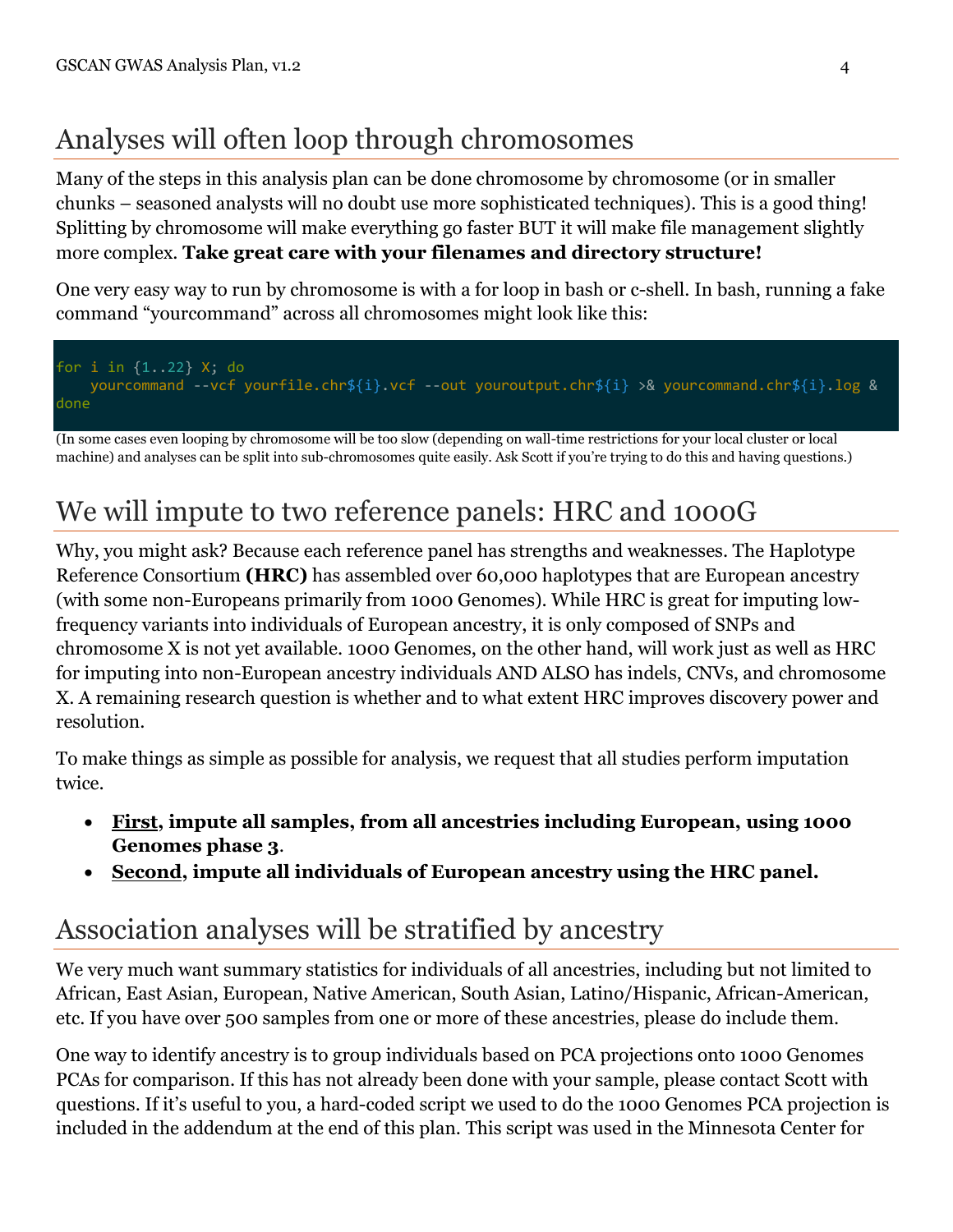

### Twin and Family Research to generate the following PCA projection onto 1000G. **Please submit with your results a plot of your samples projected onto 1000 Genomes populations**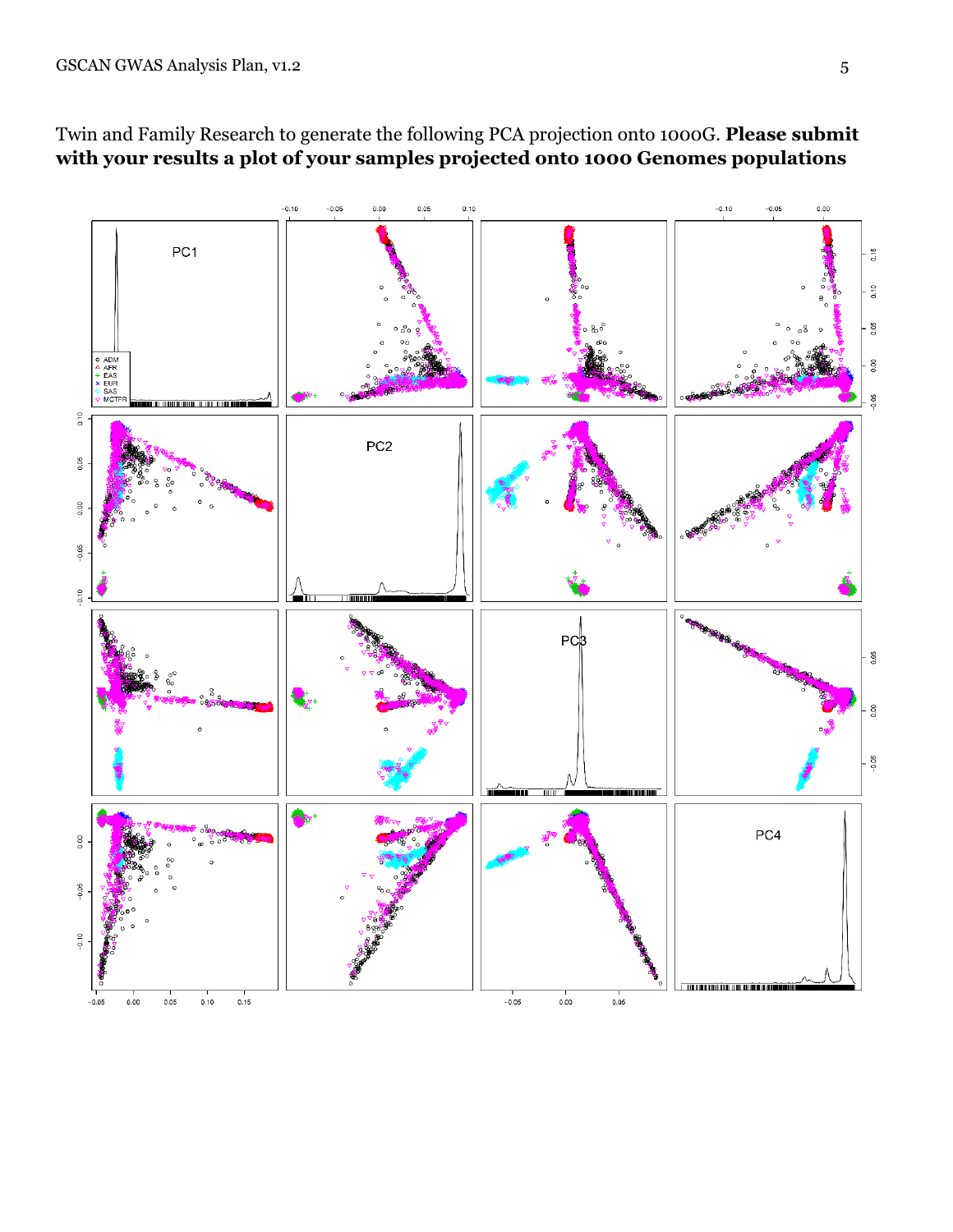# Step 1: Imputation

There are two ways to conduct imputation: a) the University of Michigan Imputation Server, or b) inhouse imputation. **We recommend that studies use the Imputation Server if possible.**

# Step 1a: Imputation Server

The imputation server is available at [https://imputationserver.sph.umich.edu.](https://imputationserver.sph.umich.edu/) The server uses standard encryption (SSL or SFTP) to help ensure that genotypes are encrypted during upload and download. It does a few things automatically:

- 1. Ensures we are all imputing to the exact same reference panel
- 2. Automatically performs quality checks (alleles, MAFs, SNP names, etc.)
- 3. It phases and imputes, at no cost to the user in either in computational time or analyst time

### Using the imputation server (https://imputationserver.sph.umich.edu)

Make an account and follow the instructions on the website https://imputationserver.sph.umich.edu. You will upload VCF genotype files to the server (only VCF file format is supported; instructions on converting to VCF are contained on the imputation server website under "Help"). **One VCF file must be submitted for each chromosome.** The server will automatically phase, impute, and return the imputed genotypes to you. (We prefer that you phase your own genotypes prior to upload, in which case you can control the phasing parameters and the server will only perform imputation.)

If you have a lot of samples to impute (e.g., >6000), please contact Scott at [scott.vrieze@colorado.edu](mailto:scott.vrieze@colorado.edu) to receive increased privileges on the server to submit more samples.

Please run two jobs on the server. For the first job, upload VCF files containing **all genome-wide genotyped individuals**, regardless of ancestry. Select the following options:

- **Reference Panel:** 1000G Phase 3 v<sub>5</sub>
- **Phasing:** SHAPEIT (If you have not already phased)
- **Population:** Mixed (this parameter is for quality control purposes)
- **Mode:** Quality Control & Imputation

For the second job, upload VCF files containing individuals of **European ancestry only**. Then select the following options:

- **Reference Panel:** HRC
- **Phasing:** SHAPEIT (If you have not already phased)
- **Population:** EUR (this parameter is for quality control purposes)
- **Mode:** Quality Control & Imputation

**Tip:** How to split your VCF files by Chromosome. To upload your genotypes to the imputation server they will need to be in vcf format (see above for using rvtests for converting PLINK to VCF). Then run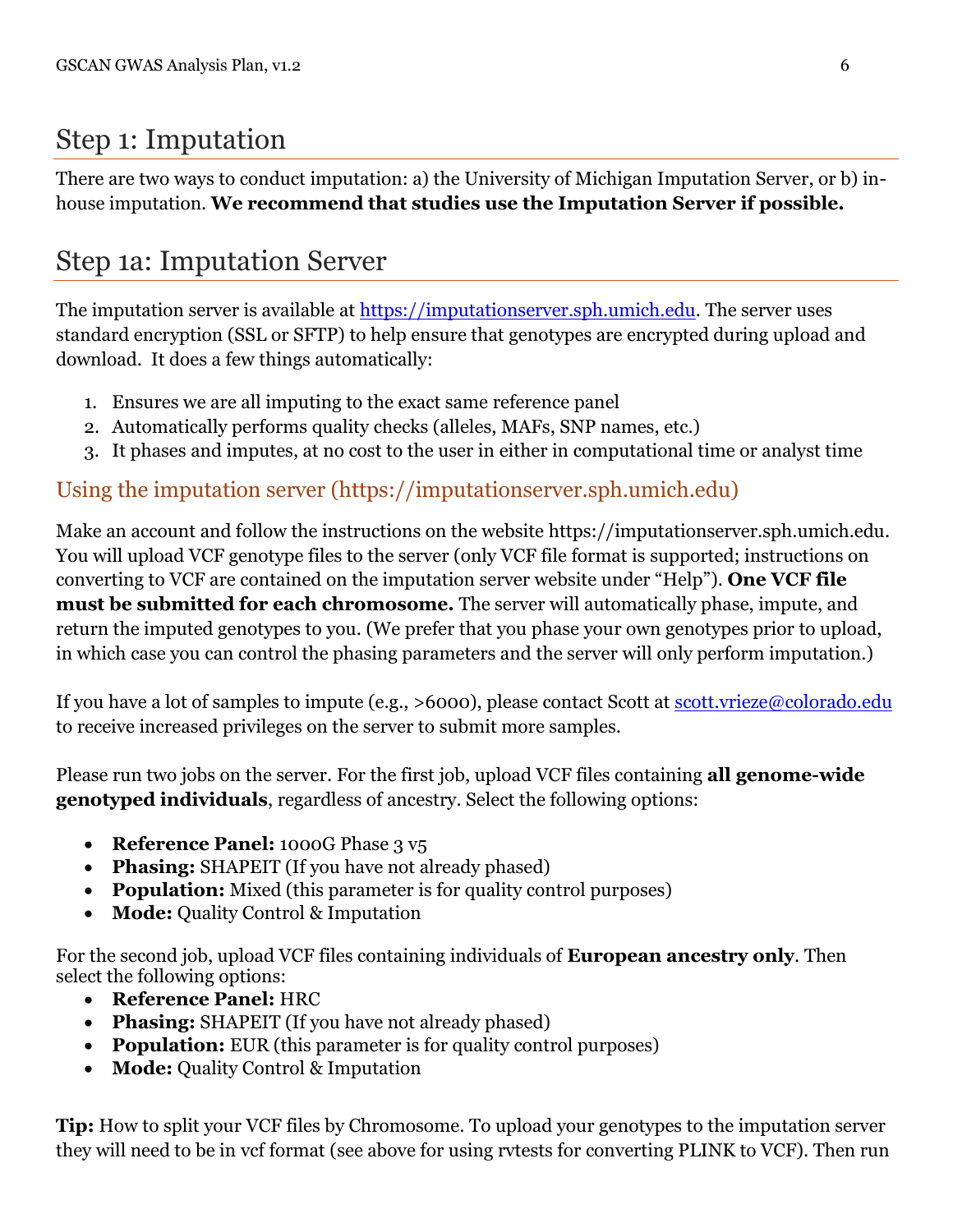this command in a UNIX environment to get 23 files (one per chromosome) that can then be uploaded to the server

```
#Command is for the full sample, including individuals of all ancestries (the "ALL" in the 
filenames)
for i in {1..22} X; do
    zgrep "#\|^${i}\s" yourvcffile.ALL.vcf.gz | bgzip -c yourvcffile.ALL.chr${i}.vcf.gz
     tabix -p vcf yourvcffile.ALL.chr${i}.vcf.gz
done
#Command is for individuals of primarily EURopean ancestry (the "EUR" in the filenames)
for i in {1..22} X; do
     zgrep "#\|^${i}\s" yourvcffile.EUR.vcf.gz | bgzip -c yourvcffile.EUR.chr${i}.vcf.gz
     tabix -p vcf yourvcffile.EUR.chr${i}.vcf.gz
done
```
### DOWNLOADING YOUR IMPUTED GENOTYPES, INFO files, AND QC REPORT

When imputation has finished you will receive an email alert. The imputation server will automatically encrypt all your imputed genotypes (for protection during download). The password to decrypt the files will be in the email notification, so don't delete that email!

When you download your imputed genotypes please be sure to download all available files (the qcreport, statistics, zip files, and all the log files). We will ask that you submit most of these files to us along with all other files generated as part of this analysis plan.

**Please send** the gcreport.html and statistics.txt files to Scott for a quick check [scott.vrieze@colorado.edu](mailto:scott.vrieze@colorado.edu) **before proceeding** further in the analysis plan.

NOTE on chromosome X: You will receive two output files for chromosome X, one for males and one for females. Please merge these files into a single vcf for chromosome X using vcf-merge from vcftools.

## Step 1b: Imputation In-House

If you have chosen to use the UMich imputation server, then you can ignore this step.

Some studies will not be able to use the imputation server, for example if their original participant consents forbid it. These studies will have to conduct imputation on their own. It is currently unclear which studies will have to use this option, so the current plan is to deal with this on a case-by-case basis, working closely with those studies who must conduct imputation.

The Haplotype Reference Consortium haplotype panel is expected to be released through EGA in late 2015, but a definitive timeline is not in place. Unfortunately, the panel cannot be distributed beforehand for studies to impute in house. We'll update these studies as soon as the panel is available.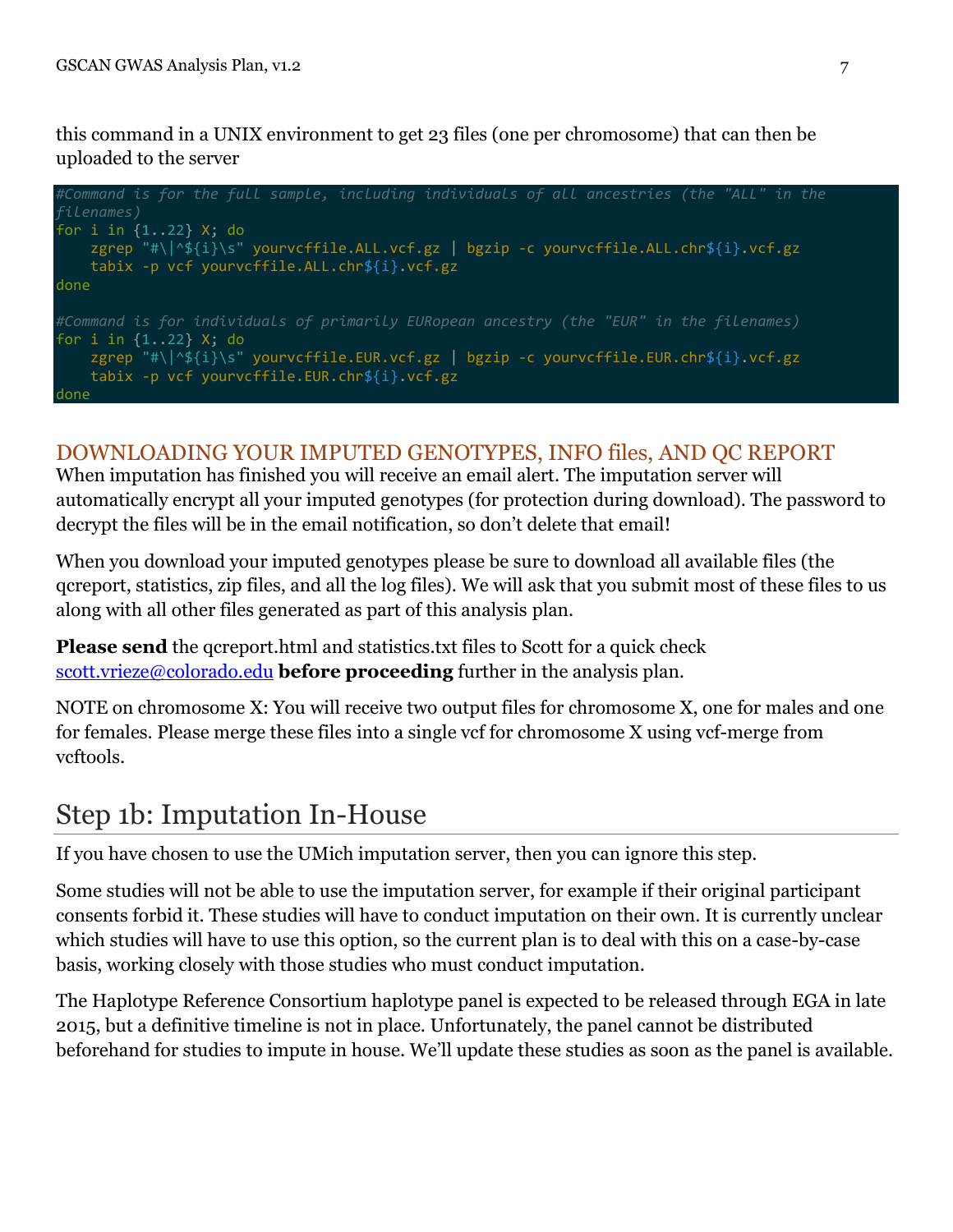## Step 2: Define Phenotypes & Covariates

Phenotype and Covariate definitions are described in a separate document, the latest version is available here:

[http://gscan.sph.umich.edu/gwas/analysis\\_plan](http://gscan.sph.umich.edu/gwas/analysis_plan)

Phenotype abbreviations used throughout the example code below are:

- $\bullet$  CPD = Cigarettes per day
- $\bullet$  SI = Smoking initiation
- $\bullet$  SC = Smoking cessation
- $\bullet$  AI = Age of smoking initiation
- $\bullet$  DPW = Drinks per week
- DND = Drinker versus nondrinker
- $\bullet$  BDE = Binge drinking in everyone
- BDL = Binge drinking in lifetime drinkers only (if applicable see phenotype definitions)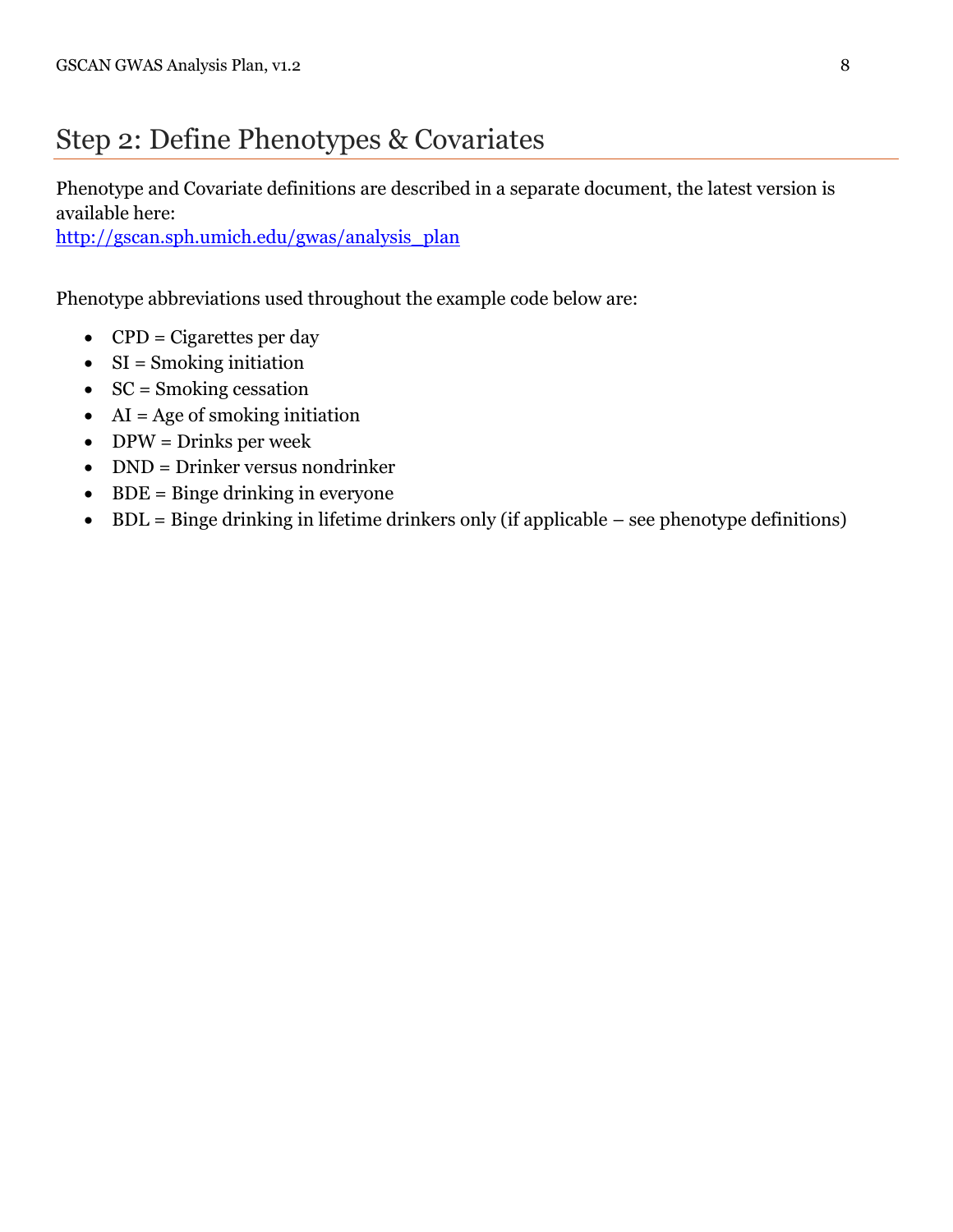## Step 3: Generating Summary Statistics

### **PLEASE NOTE!**

- If your sample is composed of primarily unrelated individuals, proceed to **Step 3a**
- If your sample is composed of a significant number of related individuals (e.g., it is a family study), proceed to **Step 3b**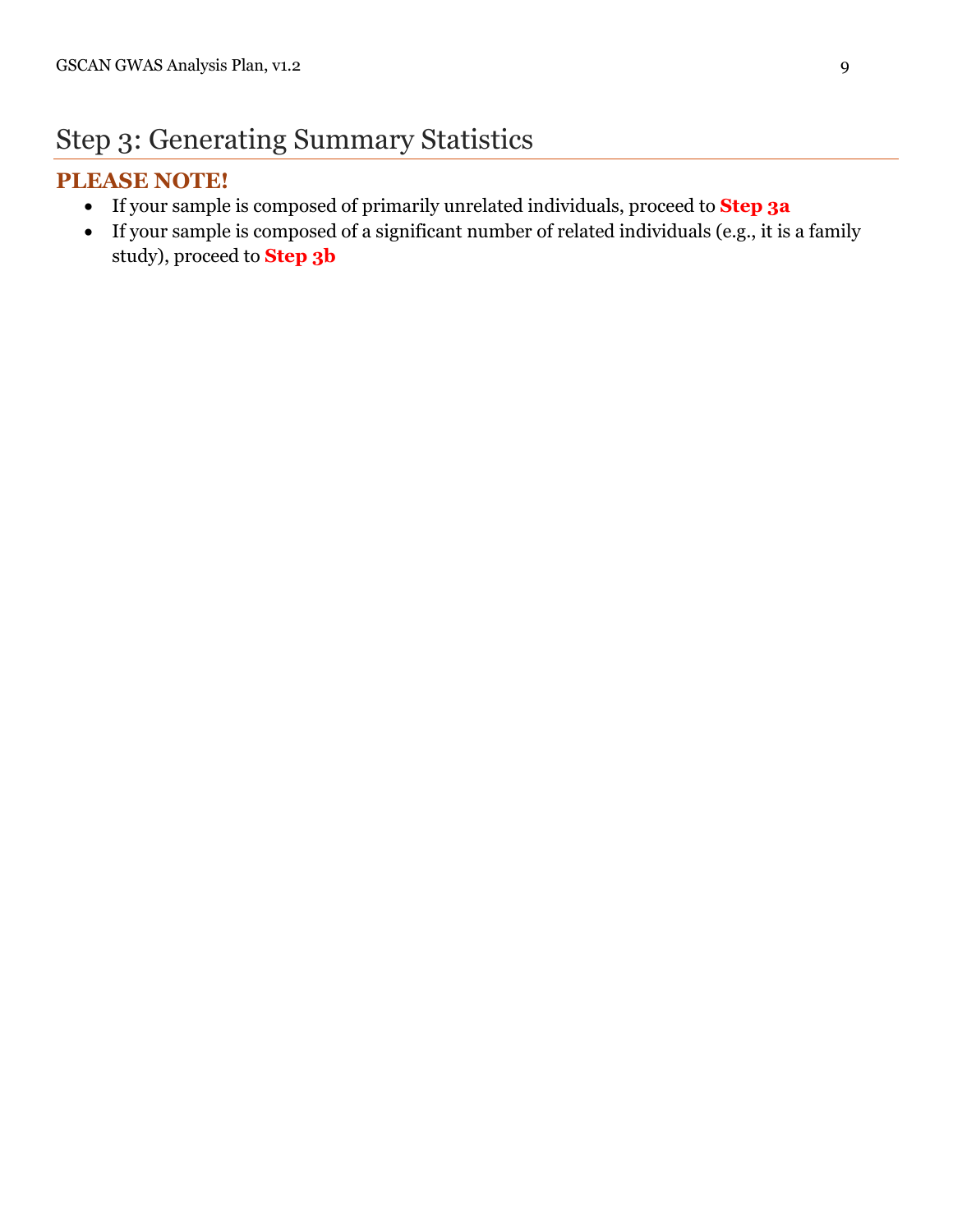# Step 3a: **UNRELATED** Individuals

Create one ped file for each ancestry group (study\_gscan\_ANCESTRY\_phen.ped) If your study is composed only of individuals of European ancestry, then you would create only one ped file and call it "study\_gscan\_EUR\_phen.ped". If your study is composed of two ancestry groups, say African-Americans and Europeans, then you would create two ped files and call them "study\_gscan\_EUR\_phen.ped" and "study\_gscan\_AFR\_phen.ped", the first containing only individuals of European ancestry; the second containing only those of African-American ancestry. Repeat this process for other ancestral groups.

Here is an example tab-delimited file with three participants and "x" to denote missing data:

|  |  | fid iid patid-matid-sex cpd si sc ai dpw dnd bde bdl |  |  |  |  |
|--|--|------------------------------------------------------|--|--|--|--|
|  |  | f1 i1 x x 1 3 2 2 2.71 2.30 2 2 2                    |  |  |  |  |
|  |  | f2 i2 x x 2 x 1 x x 0 2 1 1                          |  |  |  |  |
|  |  | f3 i3 x x 2 1 2 1 2.83 x 1 1 x                       |  |  |  |  |

Key:

**fid** = family ID, **iid** = individual ID, **patid** = father ID, **matid** = mother ID **cpd** = **cigarettes per day** (binned according to phenotype definitions) **si** = **smoking initiation** (2=does/has smoked, 1=denies ever smoking) **sc** = **smoking cessation** (2=has quit; 1=has not quit) **ai** = **age of initiation of smoking** (normal log of age of initiation) **dpw** = **drinks per week** (normal log of reported number of drinks per week) **dnd** = **drinker versus non-drinker** (2=drinker, 1=non-drinker) **bde** = **binge drinking in everyone** (2=has reported binge drinking, 1=denied binge drinking) **bdl** = **binge drinking in lifetime drinkers** (2=has reported binge drinking, 1=denied binge drinking)

This example is useful because it shows what values you would expect to have in your pedigree file if you followed the phenotype definition and scale transformations correctly from the Phenotype Definition document.

In this example individual i1 is

- $\bullet$  Male ( $sex = 1$ ),
- a FORMER smoker (**si=2**; **sc=2**) who smokes 16-25 cigarettes per day (**cpd = 3**),
- started smoking at  $15 \mid \textbf{ai} = \textbf{ln}(15) = 2.71$ , and
- has 10 drinks per week  $[dpw = ln(10) = 2.30; dnd=2]$
- and reports binge drinking (**bde=2, bdl=2**)

Individual i2 is

- female  $(**sex** = 2),$
- a lifelong nonsmoker  $(\text{cpd} = x; \text{ sc} = x; \text{ ai} = x; \text{ si} = 2)$ ,
- $\bullet$  drinks 1 drink per week  $[\text{dpw} = \ln(1) = 0; \text{d} \cdot \text{d} = 2]$ ,
- and denies binge drinking (**bde=1, bdl=1**)

Individual i3 is

- $\bullet$  female ( $\textbf{sex} = 2$ ),
- a CURRENT smoker (**si=2**; **sc=1**) who smokes 1-5 cigarettes per day (**cpd = 1**),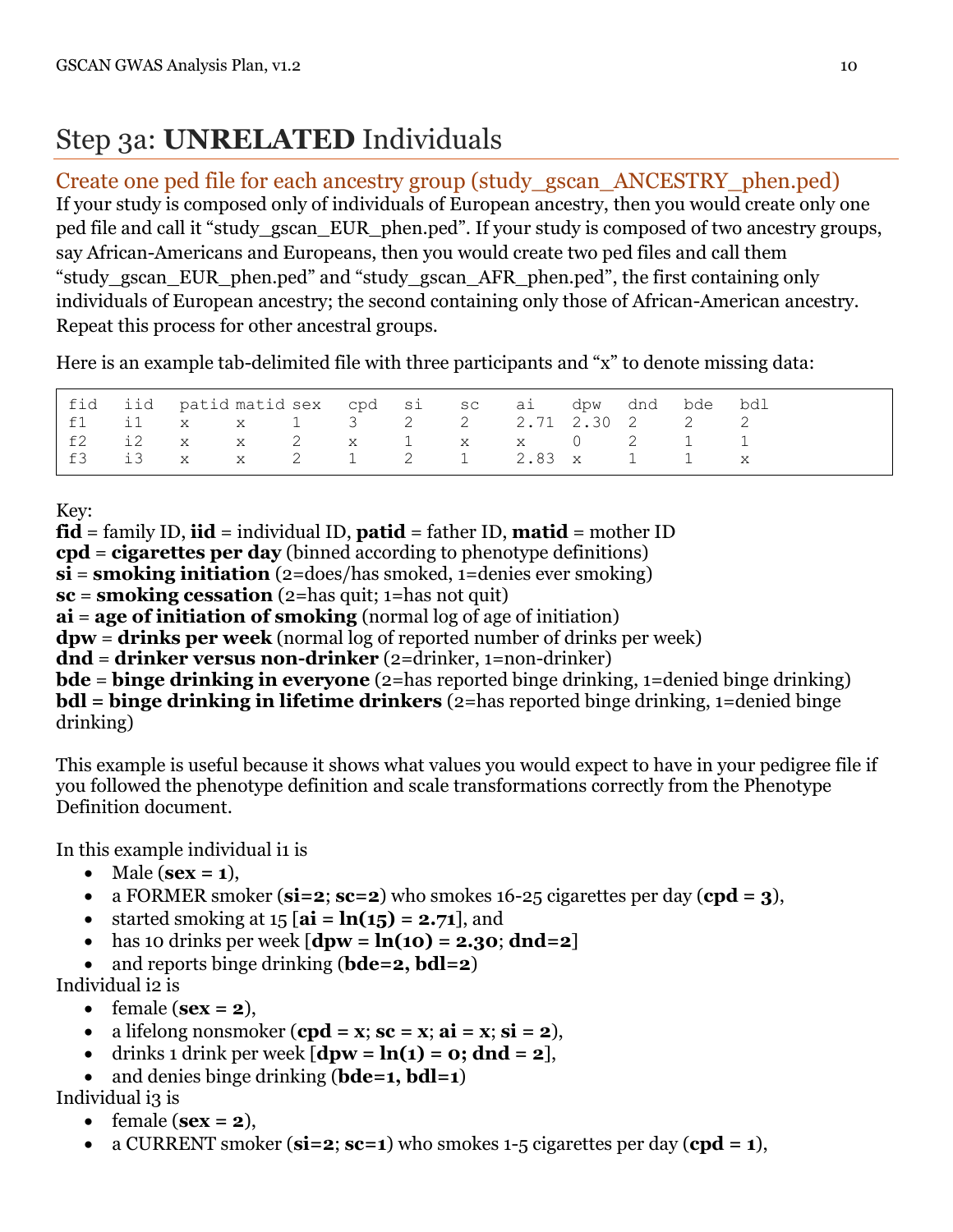- started smoking at age  $17 [ai = ln(17) = 2.83]$ ,
- and denies drinking alcoholic beverages  $(dpw = x, dnd = 1; bde = 1, bdl = x)$

Create one covariate file for each ancestry group (study\_gscan\_ANCESTRY\_cov.ped) For each phenotype file you create you will also create a covariates file, one for each ancestry group in your study.

Here is an example with fake data for individuals i1 and i2:

|  |  |  |  |  | fid iid patid matid sex age age2 PC1 PC2 PC3  (additional covariates) |  |
|--|--|--|--|--|-----------------------------------------------------------------------|--|
|  |  |  |  |  | f1 i1 x x 1 $25$ $625$ $1.2$ $0.8$ $0.9$ (additional covariates)      |  |
|  |  |  |  |  | f2 i2 x x 2 40 1600 0.4 0.5 1.0  (additional covariates)              |  |
|  |  |  |  |  | f3 i3 x x 2 59 3481 -0.3 1.2 1.4  (additional covariates)             |  |

\*Again, missing values are denoted as "x". **age2** = age squared, **PC[1-3]** = genetic principal components (if applicable)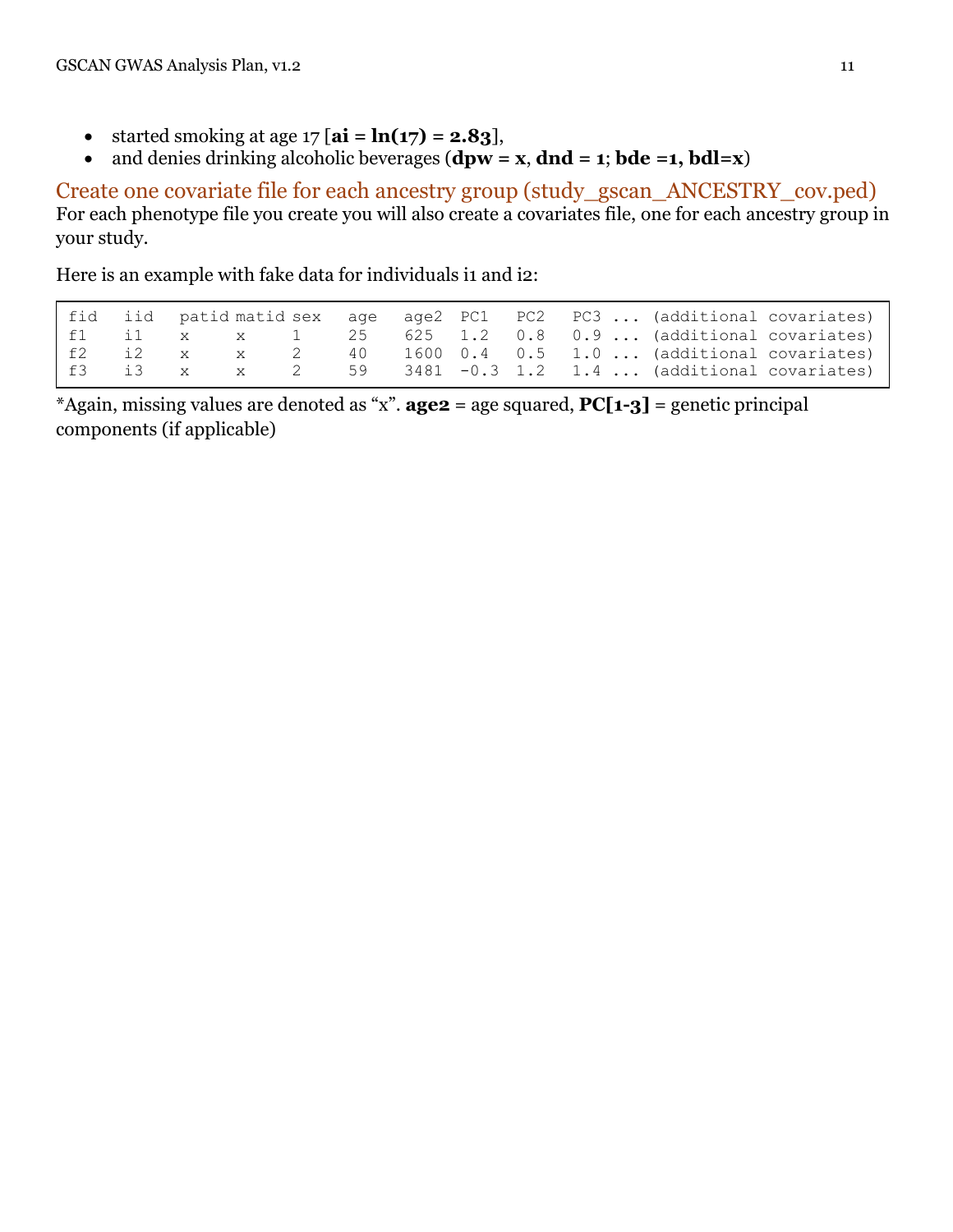### Analysis of 1000 genomes imputed genotypes: Run rvTests for each ancestry and trait separately

Example commands for individuals of European ancestry imputed with 1000 Genomes phase 3. Note that there are two separate commands for continuous (e.g., CPD) and binary traits (e.g., SI).

```
####################################################
### 1000 Genomes imputation Association Analyses ###
####################################################
### CONTINUOUS TRAITS (cpd, ai, dpw)
ancestry=EUR #replace this as needed with the appropriate ancestry
imputation_version=i1000G
for cont_trait in cpd ai dpw; do #Loop over phenotypes
                           #Include only the continuous traits in your phenotype pedigree file
    for i in {1..22} X; do #Loop over chromosomes
        rvtest --inVcf your${imputation_version}vcffile.chr${i}.vcf.gz \ #vcf ( 1000G-imputed)
            --pheno study_gscan_${ancestry}_phen.ped \ #Input phenotype ped file
            --pheno-name ${cont_trait} \ #Name of phenotype (cpd in this case)
            --covar study_gscan_${ancestry}_cov.ped \ #Name of covariate file
            --meta score \ #Generate score stats for meta-analysis
            --covar-name sex,age,age2,PC1,PC2,PC3,PC4,PC5,PC6,PC7,PC8,PC9,PC10 \
            --xLabel X \ #Label used for X-chromosome ("X")
            --useResidualAsPhenotype #Residualize before testing variants
            --inverseNormal \ #Inverse normalize the resid distr.
            --qtl \ #Specify pheno is continuously distr.
            --dosage DS \ #Specify vcf dosage field (here EC) 
            --out STUDY_${ancestry}_${imputation_version}_${cont_trait}_chr${i} & #Specify 
output file name (here assuming
                                               #EURopean ancestry and cigarettes per day)
    done
    wait # this wait command will restrict the command to running 23 jobs at a time, maximum
done
###
###BINARY traits (si sc dnd bd)
for binary_trait in si sc dnd bd; do #Loop over phenotypes
                             #Include only those binary traits in your phenotype pedigree file
   for i in \{1..22\} X; do
       rvtest --inVcf your${imputation version}vcffile.chr${i}.vcf.gz \
            --pheno study_gscan_${ancestry}_phen.ped \
           --pheno-name ${binary trait} \
            --covar study_gscan_${ancestry}_cov.ped \
            --meta score \
            --covar-name sex,age,age2,PC1,PC2,PC3,PC4,PC5,PC6,PC7,PC8,PC9,PC10 \
           -xLabel X \
            --dosage DS \
            --out STUDY_${ancestry}_${imputation_version}_${binary_trait}_chr${i} &
    done
    wait # this wait command will restrict the command to running 23 jobs at a time, maximum
done
```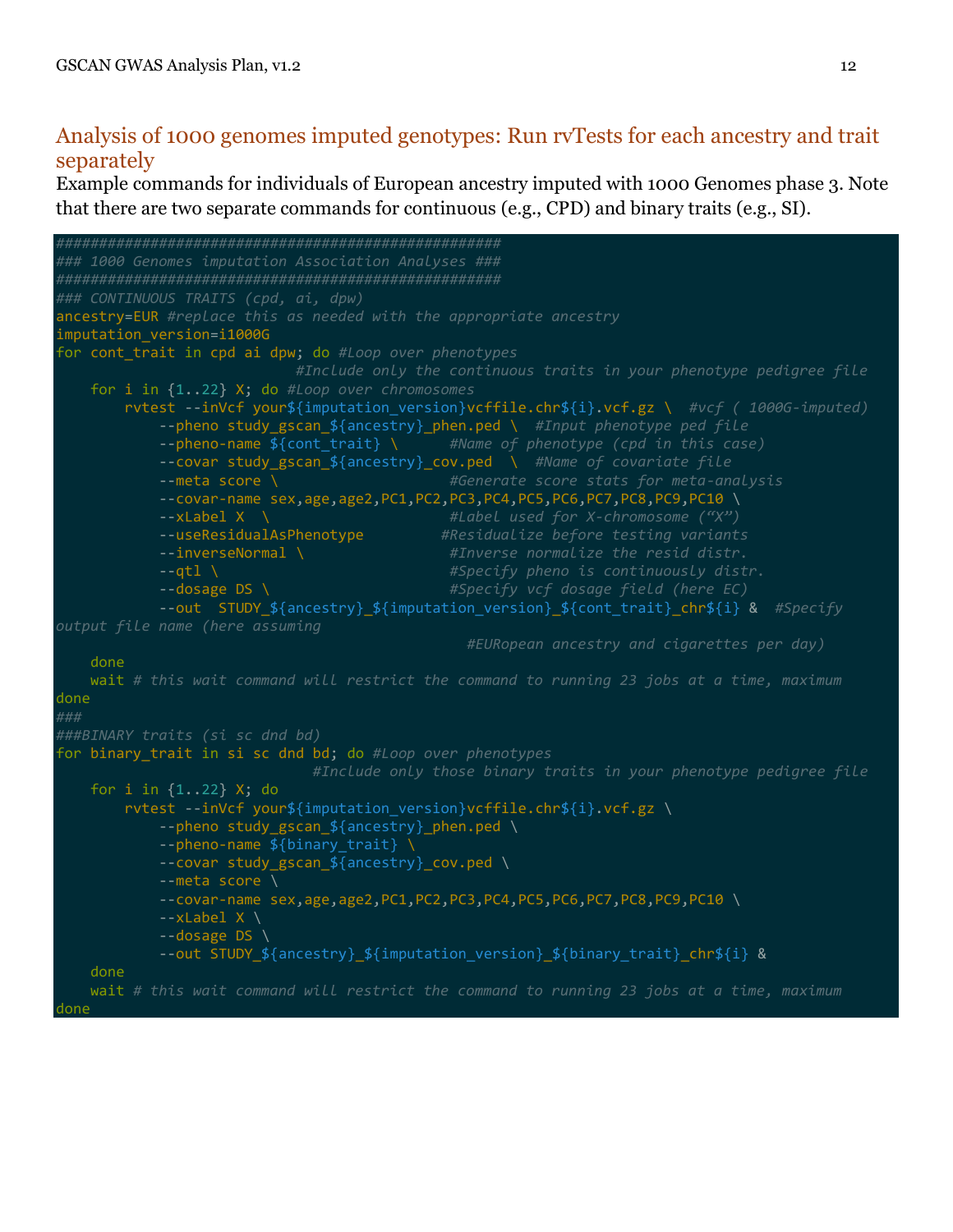The following example command concatenates per-chromosome results into one output file for each ancestry x trait combination. Our hope is that having fewer numbers of files will make file management and transfer easier.

| # Concatenate results into a single file                                                                      |
|---------------------------------------------------------------------------------------------------------------|
| for ancestry in EUR AFR EAS LAT; do #Our ancestry abbreviations; change as needed                             |
| for trait in cpd ai dpw si sc dnd bd; do #Loop over phenotypes; change as needed                              |
| (zgrep -E '^1\s # CHROM' STUDY_\${ancestry}_1000G_\${trait}_chr1.MetaScore.assoc.gz; \                        |
| STUDY_\${ancestry}_1000G_\${trait}_chr2.MetaScore.assoc.gz; \<br>zgrep $-E$ $^{\prime}$ ^2\s'                 |
| zgrep $-E$ $^{\prime}$ $^{\prime}$ $3 \succeq$<br>STUDY_\${ancestry}_1000G_\${trait}_chr3.MetaScore.assoc.gz; |
| zgrep $-E$ '^4\s'<br>STUDY_\${ancestry}_1000G_\${trait}_chr4.MetaScore.assoc.gz; \                            |
| zgrep $-E$ '^5\s'<br>STUDY_\${ancestry}_1000G_\${trait}_chr5.MetaScore.assoc.gz; \                            |
|                                                                                                               |
| zgrep $-E$ '^6\s'<br>STUDY_\${ancestry}_1000G_\${trait}_chr6.MetaScore.assoc.gz;                              |
| zgrep $-E$ '^7\s'<br>STUDY_\${ancestry}_1000G_\${trait}_chr7.MetaScore.assoc.gz;                              |
| $z$ grep -E '^8\s'<br>STUDY_\${ancestry}_1000G_\${trait}_chr8.MetaScore.assoc.gz; \                           |
| $z$ grep -E '^9\s'<br>STUDY \${ancestry} 1000G \${trait} chr9.MetaScore.assoc.gz; \                           |
| $z$ grep $-E$ '^10\s'<br>STUDY_\${ancestry}_1000G_\${trait}_chr10.MetaScore.assoc.gz; \                       |
| zgrep -E '^11\s' STUDY_\${ancestry}_1000G_\${trait}_chr11.MetaScore.assoc.gz; \                               |
| zgrep -E '^12\s' STUDY \${ancestry} 1000G \${trait} chr12.MetaScore.assoc.gz; \                               |
| zgrep -E '^13\s' STUDY_\${ancestry}_1000G_\${trait}_chr13.MetaScore.assoc.gz; \                               |
| zgrep -E '^14\s' STUDY_\${ancestry}_1000G_\${trait}_chr14.MetaScore.assoc.gz; \                               |
| zgrep -E '^15\s' STUDY_\${ancestry}_1000G_\${trait}_chr15.MetaScore.assoc.gz; \                               |
| zgrep -E '^16\s' STUDY_\${ancestry}_1000G_\${trait}_chr16.MetaScore.assoc.gz; \                               |
| zgrep -E '^17\s' STUDY_\${ancestry}_1000G_\${trait}_chr17.MetaScore.assoc.gz; \                               |
| zgrep -E '^18\s' STUDY_\${ancestry}_1000G_\${trait}_chr18.MetaScore.assoc.gz; \                               |
| zgrep -E '^19\s' STUDY_\${ancestry}_1000G_\${trait}_chr19.MetaScore.assoc.gz; \                               |
| zgrep -E '^20\s' STUDY_\${ancestry}_1000G_\${trait}_chr20.MetaScore.assoc.gz; \                               |
| zgrep -E '^21\s' STUDY_\${ancestry}_1000G_\${trait}_chr21.MetaScore.assoc.gz; \                               |
| zgrep -E '^22\s' STUDY_\${ancestry}_1000G_\${trait}_chr22.MetaScore.assoc.gz; \                               |
| zgrep -E '^X\s' STUDY_\${ancestry}_1000G_\${trait}_chrX.MetaScore.assoc.gz) \                                 |
| bgzip -c > $STUDY_{\frac{1}{2}}\$ {ancestry} 1000G_\${trait} &                                                |
| done                                                                                                          |

done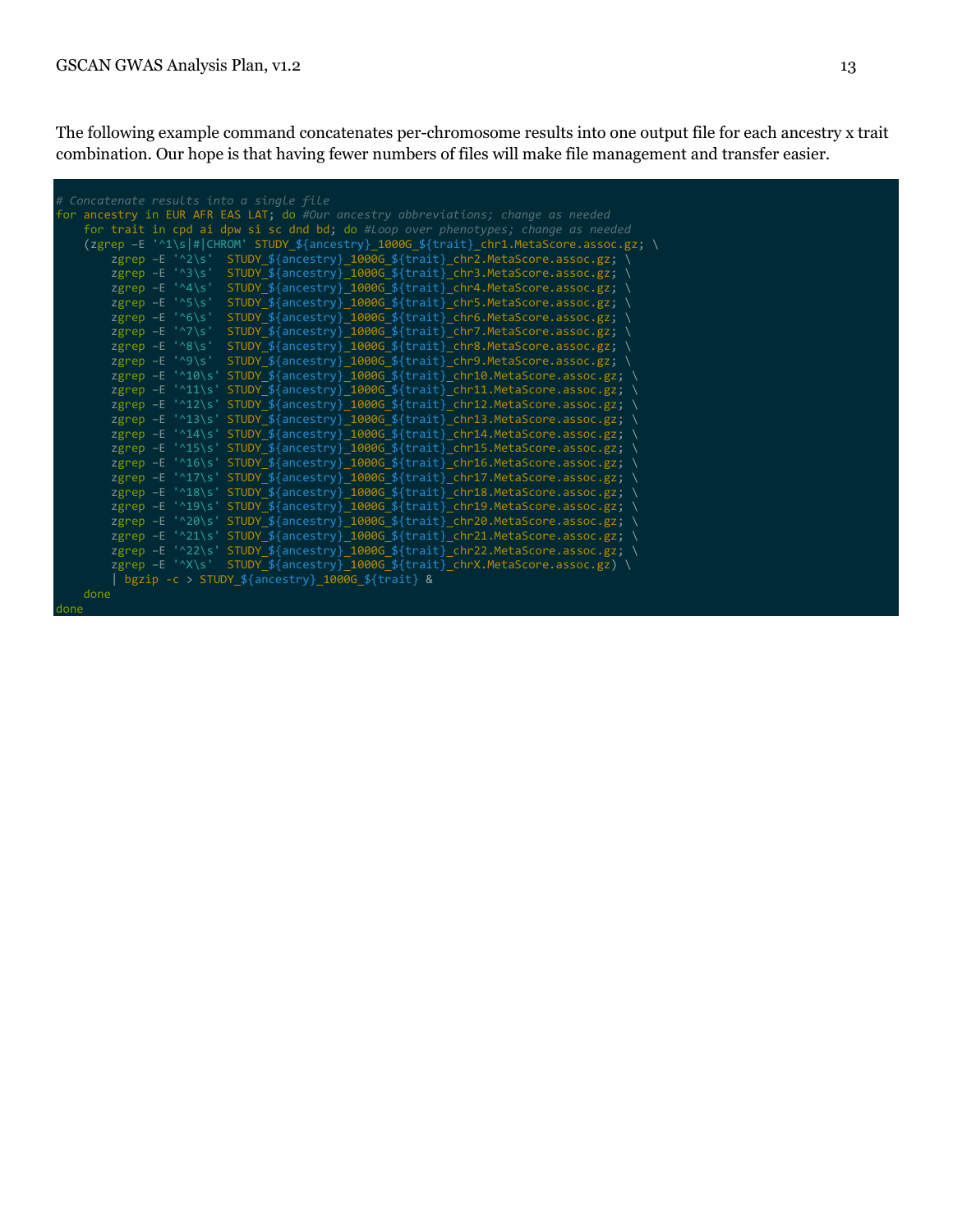#### Analysis of HRC imputed genotypes: Run rvTests for each ancestry and trait separately Example commands for individuals of European ancestry imputed with HRC. Note there are separate commands for continuous and binary traits.

```
######################
### HRC imputation ###
######################
### CONTINUOUS TRAITS (cpd, ai, dpw)
ancestry=EUR #replace this as needed with the appropriate ancestry
imputation_version=HRC
for cont_trait in cpd ai dpw; do #Loop over phenotypes
                            #Include only the continuous traits in your phenotype pedigree file
    for i in {1..22}; do #Loop over chromosomes
        rvtest --inVcf your${imputation_version}vcffile.chr${i}.vcf.gz \ #Input vcf (in this case 
HRC-imputed)
             --pheno study_gscan_${ancestry}_phen.ped \ #Input phenotype ped file
            --pheno-name ${cont_trait} \ #Name of phenotype (cpd in this case)
            --covar study_gscan_${ancestry}_cov.ped \ #Name of covariate file
            --meta score \ #Generate score stats for meta-analysis
            --covar-name sex,age,age2,PC1,PC2,PC3,PC4,PC5,PC6,PC7,PC8,PC9,PC10 \
            --useResidualAsPhenotype #Residualize before testing variants
            --inverseNormal \ #Inverse normalize the resid distr.
                                             #Specify pheno is continuously distr.
            --dosage DS \ #Specify vcf dosage field (here EC) 
            --out STUDY_${ancestry}_${imputation_version}_${cont_trait}_chr${i} &
    done
    wait # this wait command will restrict the command to running 23 jobs at a time, maximum
done
###
###BINARY traits (si sc dnd bd)
for binary_trait in si sc dnd bd; do #Loop over phenotypes
                              #Include only those binary traits in your phenotype pedigree file
    for i in {1..22}; do
       rvtest --inVcf your${imputation version}vcffile.chr${i}.vcf.gz \
            --pheno study_gscan_${ancestry}_phen.ped \
           --pheno-name ${binary trait}
            --covar study_gscan_${ancestry}_cov.ped \
            --meta score \
            --covar-name sex,age,age2,PC1,PC2,PC3,PC4,PC5,PC6,PC7,PC8,PC9,PC10 \
           -dosage DS \setminus --out STUDY_${ancestry}_${imputation_version}_${binary_trait}_chr${i} &
    done
    wait # this wait command will restrict the command to running 23 jobs at a time, maximum
done
```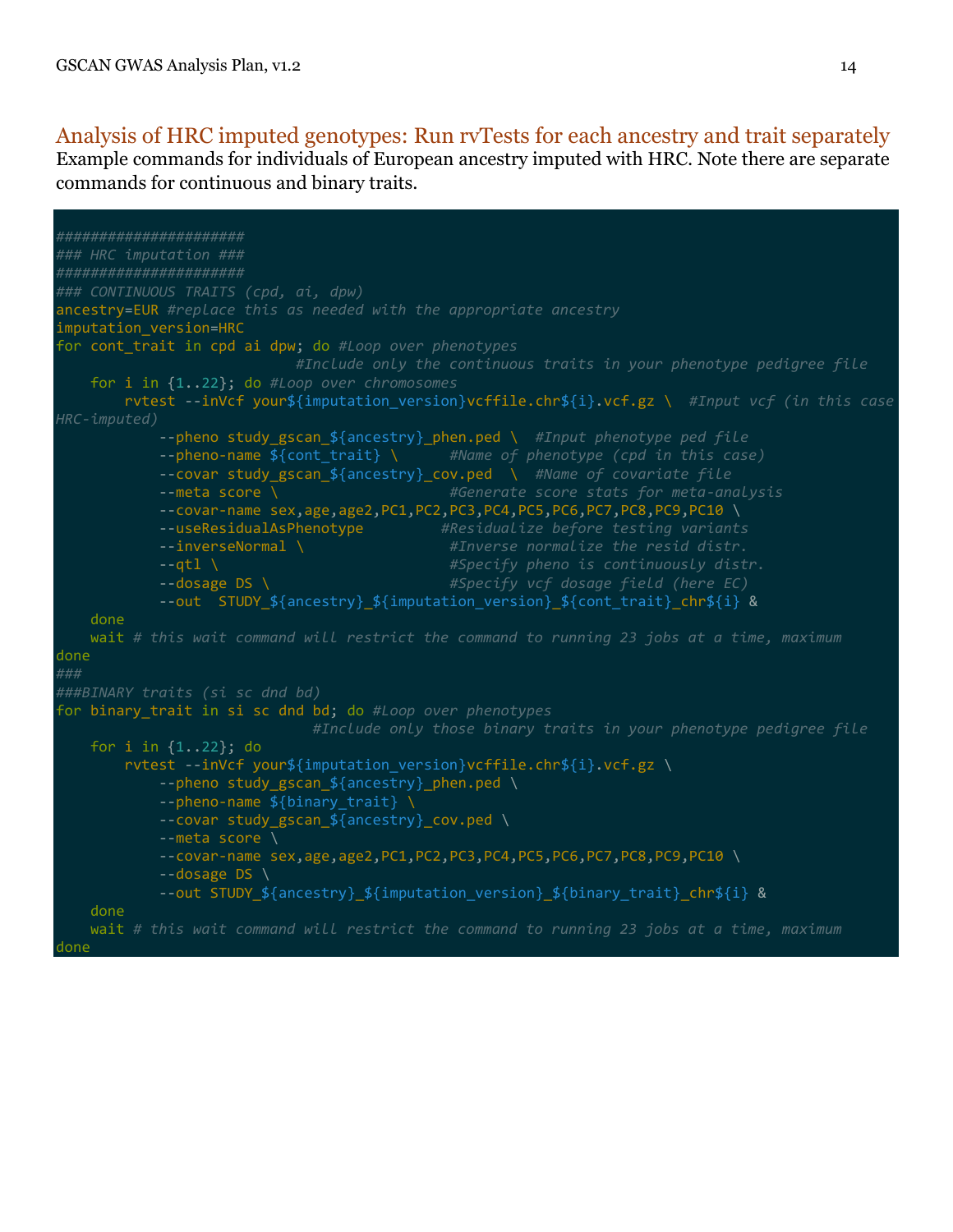The following example command concatenates per-chromosome results for HRC-imputed files into one output file for each ancestry x trait combination. Our hope is that having fewer numbers of files will make file management and transfer easier.

```
for ancestry in EUR AFR EAS LAT; do #Our ancestry abbreviations; change as needed
     for trait in cpd ai dpw si sc dnd bd; do #Loop over phenotypes; change as needed
     (zgrep –E '^1\s|#|CHROM' STUDY_${ancestry}_HRC_${trait}_chr1.MetaScore.assoc.gz; \
     zgrep -E '^2\s' STUDY_${ancestry}_HRC_${trait}_chr2.MetaScore.assoc.gz; \
     zgrep -E '^3\s' STUDY_${ancestry}_HRC_${trait}_chr3.MetaScore.assoc.gz;
      zgrep –E '^4\s' STUDY_${ancestry}_HRC_${trait}_chr4.MetaScore.assoc.gz; \
     zgrep -E '^5\s' STUDY_${ancestry}_HRC_${trait}_chr5.MetaScore.assoc.gz;
     zgrep -E '^6\s' STUDY_${ancestry}_HRC_${trait}_chr6.MetaScore.assoc.gz;
     zgrep –E '^7\s' STUDY_${ancestry}_HRC_${trait}_chr7.MetaScore.assoc.gz;<br>zgrep –E '^8\s' STUDY_${ancestry}_HRC_${trait}_chr8.MetaScore.assoc.gz;
      zgrep –E '^8\s' STUDY_${ancestry}_HRC_${trait}_chr8.MetaScore.assoc.gz; \
     zgrep -E '^9\s' STUDY_${ancestry}_HRC_${trait}_chr9.MetaScore.assoc.gz;
     zgrep -E '^10\s' STUDY_${ancestry}_HRC_${trait}_chr10.MetaScore.assoc.gz;
     zgrep -E '^11\s' STUDY_${ancestry}_HRC_${trait}_chr11.MetaScore.assoc.gz;
     zgrep -E '^12\s' STUDY_${ancestry}_HRC_${trait}_chr12.MetaScore.assoc.gz;
     zgrep -E '^13\s' STUDY_${ancestry}_HRC_${trait}_chr13.MetaScore.assoc.gz;
     zgrep -E '^14\s' STUDY_${ancestry}_HRC_${trait}_chr14.MetaScore.assoc.gz;
     zgrep -E '^15\s' STUDY_${ancestry}_HRC_${trait}_chr15.MetaScore.assoc.gz;
     zgrep -E '^16\s' STUDY_${ancestry}_HRC_${trait}_chr16.MetaScore.assoc.gz;
     zgrep -E '^17\s' STUDY_${ancestry}_HRC_${trait}_chr17.MetaScore.assoc.gz;
     zgrep -E '^18\s' STUDY_${ancestry}_HRC_${trait}_chr18.MetaScore.assoc.gz;
     zgrep -E '^19\s' STUDY_${ancestry}_HRC_${trait}_chr19.MetaScore.assoc.gz;
     zgrep -E '^20\s' STUDY_${ancestry}_HRC_${trait}_chr20.MetaScore.assoc.gz;
     zgrep -E '^21\s' STUDY ${ancestry} HRC ${trait} chr21.MetaScore.assoc.gz;
     zgrep -E '^22\s' STUDY_${ancestry}_HRC_${trait}_chr22.MetaScore.assoc.gz)
      | bgzip -c > STUDY_${ancestry}_HRC_${trait} &
     done
done
```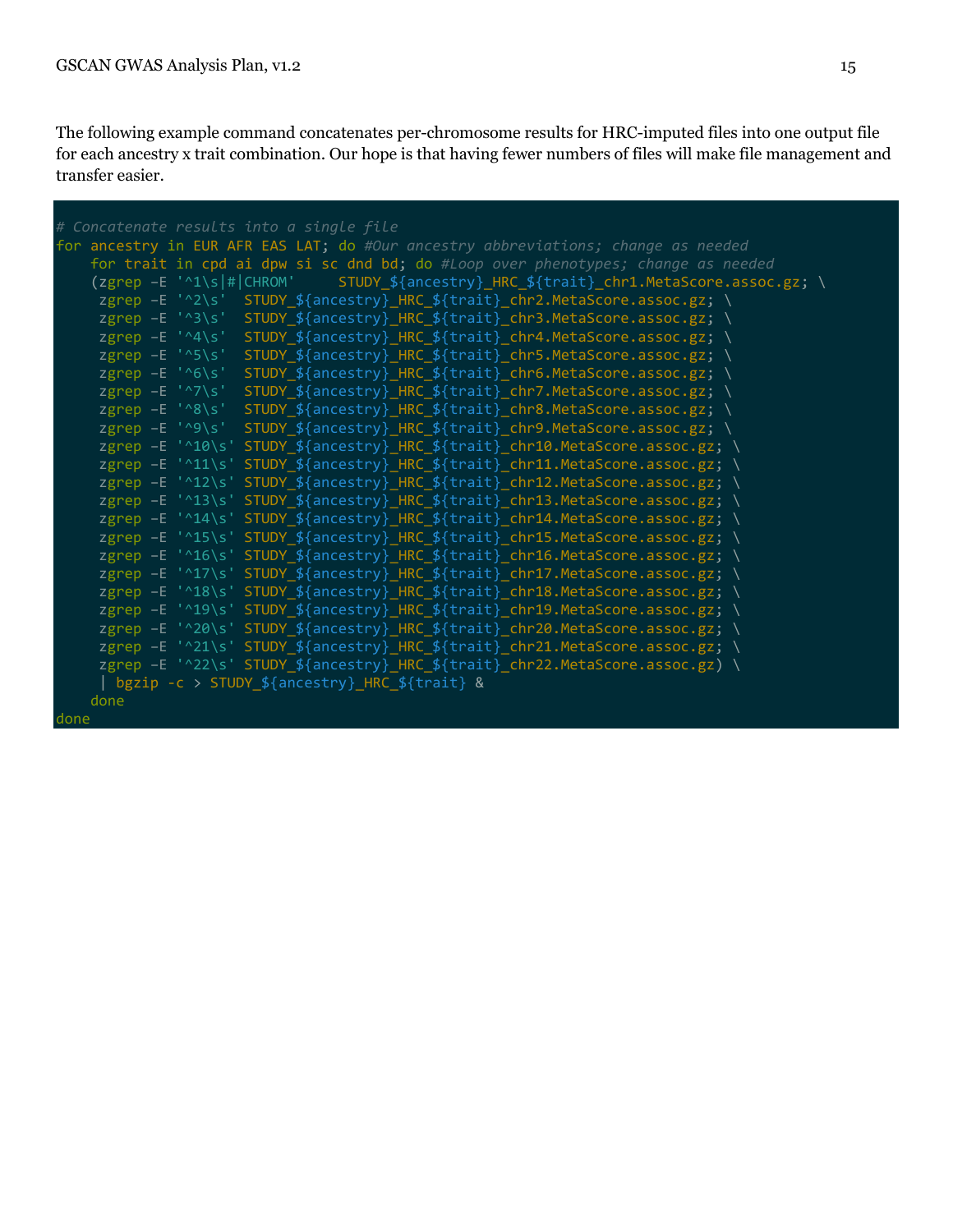# Step 3b: Sample of **RELATED** Individuals (e.g., families)

CREATE PHENOTYPE/COVARIATE FILES (study\_gscan\_ANCESTRY\_phen.ped & study\_gscan\_ANCESTRY\_cov.ped)

Follow the instruction under Step 3a to create these files.

#### Generate kinship matrices

To account for familial relatedness and population stratification rvtests uses an empirical kinship matrix. We need only generate this kinship matrix once, on the full 1000 Genomes imputed VCF files. That matrix can then be used in all association analyses.

rvTests generates an empirical kinship matrix from the VCF file. Within the rvtest folder there is a script called "vcf2kinship". However, we want to run it on all common markers genome-wide, so we first must concatenate

```
### Concatenate per-chromosome imputed genotypes VCF file into single VCF file
(zcat yourvcffile.1000Gimputed.chr1.vcf.gz;
   zgrep -v '^#' yourvcffile.1000Gimputed.chr2.vcf.gz; \
   zgrep -v '^#' yourvcffile.1000Gimputed.chr3.vcf.gz; \
 zgrep -v '^#' yourvcffile.1000Gimputed.chr4.vcf.gz; \
 zgrep -v '^#' yourvcffile.1000Gimputed.chr5.vcf.gz; \
 zgrep -v '^#' yourvcffile.1000Gimputed.chr6.vcf.gz; \
 zgrep -v '^#' yourvcffile.1000Gimputed.chr7.vcf.gz; \
   zgrep -v '^#' yourvcffile.1000Gimputed.chr8.vcf.gz; \
   zgrep -v '^#' yourvcffile.1000Gimputed.chr9.vcf.gz; \
 zgrep -v '^#' yourvcffile.1000Gimputed.chr10.vcf.gz; \
 zgrep -v '^#' yourvcffile.1000Gimputed.chr11.vcf.gz; \
 zgrep -v '^#' yourvcffile.1000Gimputed.chr12.vcf.gz; \
   zgrep -v '^#' yourvcffile.1000Gimputed.chr13.vcf.gz; \
 zgrep -v '^#' yourvcffile.1000Gimputed.chr14.vcf.gz; \
 zgrep -v '^#' yourvcffile.1000Gimputed.chr15.vcf.gz; \
   zgrep -v '^#' yourvcffile.1000Gimputed.chr16.vcf.gz;
    zgrep -v '^#' yourvcffile.1000Gimputed.chr17.vcf.gz; \
    zgrep -v '^#' yourvcffile.1000Gimputed.chr18.vcf.gz; \
 zgrep -v '^#' yourvcffile.1000Gimputed.chr19.vcf.gz; \
 zgrep -v '^#' yourvcffile.1000Gimputed.chr20.vcf.gz; \
   zgrep -v '^#' yourvcffile.1000Gimputed.chr21.vcf.gz;
   zgrep -v '^#' yourvcffile.1000Gimputed.chr22.vcf.gz; \
    zgrep -v '^#' yourvcffile.1000Gimputed.chrX.vcf.gz) \
     | bgzip -c > yourvcffile.1000Gimputed.chrALL.vcf.gz
### Generate kinship matrix (--threads controls the number of parallel threads, adjust as needed)
vcf2kinship --inVcf yourvcffile.1000Gimputed.chrALL.vcf.gz \
    --out kinship_matrix \ #output file name prefix
    --xLabel X \ #Label we used for the X chromosome
    --xHemi \ #create kinship for hemizygous region
    --minMAF .05 \ #min MAF of variants that contribute to the kinship matrix
     --threads 12
```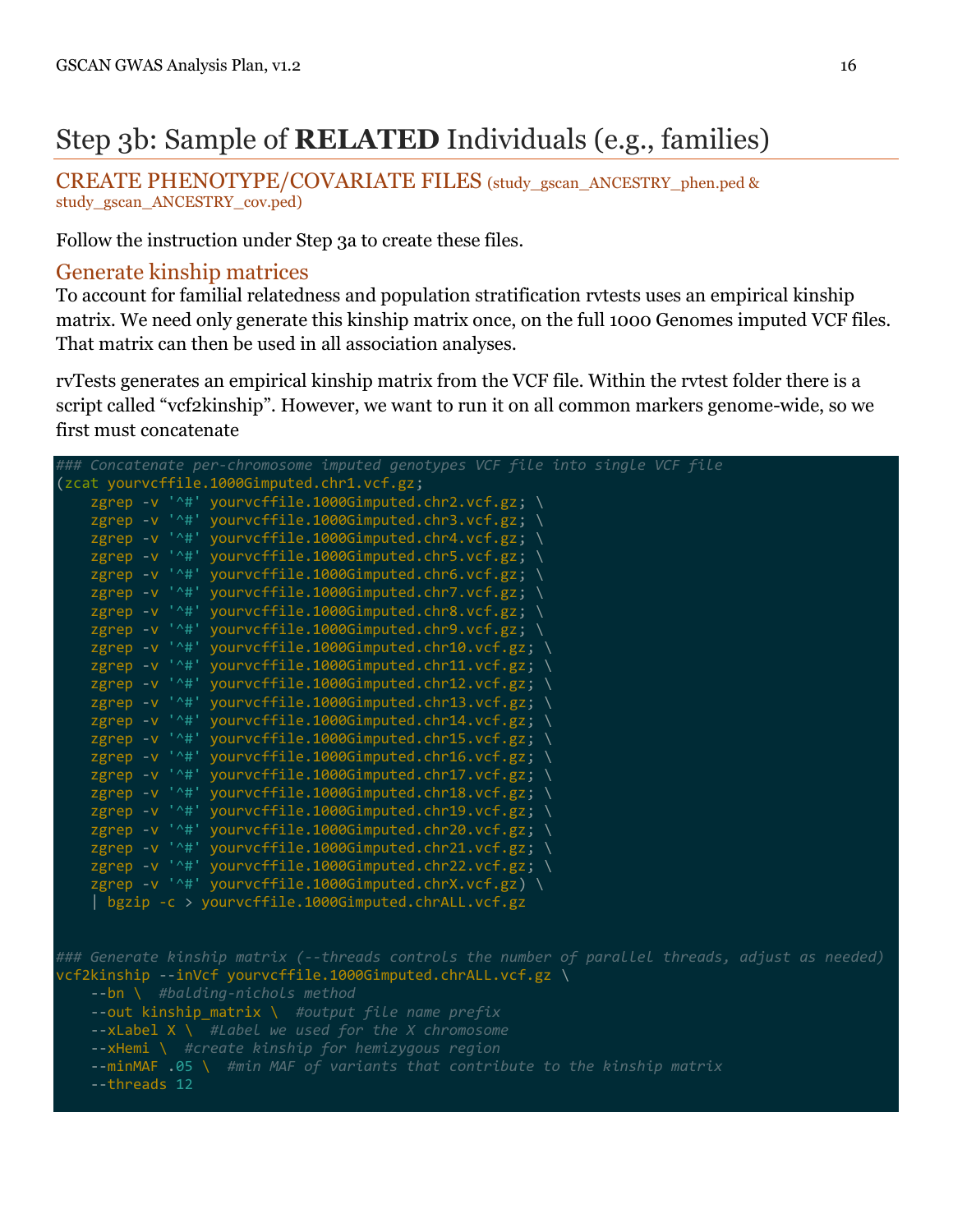### Analysis of 1000 genomes imputed genotypes: Run rvTests for each ancestry and trait separately

Example commands for individuals of East Asian ancestry imputed with 1000 Genomes phase 3. Note that there are two separate commands for continuous and binary traits.



Analysis of HRC imputed genotypes: Run rvTests for each ancestry and trait separately Example commands for individuals of European ancestry imputed with HRC. Note there are separate commands for continuous and binary traits.

| ######################<br>ancestry=EUR #replace this as needed with the appropriate ancestry<br>for trait in cpd ai dpw si sc dnd bd; do #Loop over phenotypes<br>for chr in {122} X; do #Loop over chromosomes<br>rvtest --inVcf your\${imputation_version}vcffile.chr\${i}.vcf.gz \ #Input vcf<br>--pheno study_gscan_\${ancestry}_phen.ped \ #Input_phenotype_ped_file<br>#Name of phenotype (cpd in this case)<br>--pheno-name $f\{ \text{trail} \$<br>#Name of covariate file<br>--covar study gscan \${ancestry} cov.ped \<br>#Generate score stats for meta-analysis<br>$-$ meta score \<br>--covar-name sex,age,age2,PC1,PC2,PC3,PC4,PC5,PC6,PC7,PC8,PC9,PC10 \<br>--kinship kinship matrix.kinship \<br>#Kinship filename<br>#Residualize before testing variants<br>--useResidualAsPhenotype<br>#Inverse normalize the resid distr.<br>$-$ inverseNormal \<br>#Force analysis as if pheno is continuous<br>--atl |                                                   |  |
|----------------------------------------------------------------------------------------------------------------------------------------------------------------------------------------------------------------------------------------------------------------------------------------------------------------------------------------------------------------------------------------------------------------------------------------------------------------------------------------------------------------------------------------------------------------------------------------------------------------------------------------------------------------------------------------------------------------------------------------------------------------------------------------------------------------------------------------------------------------------------------------------------------------------------|---------------------------------------------------|--|
|                                                                                                                                                                                                                                                                                                                                                                                                                                                                                                                                                                                                                                                                                                                                                                                                                                                                                                                            |                                                   |  |
|                                                                                                                                                                                                                                                                                                                                                                                                                                                                                                                                                                                                                                                                                                                                                                                                                                                                                                                            | ### HRC imputation ###                            |  |
|                                                                                                                                                                                                                                                                                                                                                                                                                                                                                                                                                                                                                                                                                                                                                                                                                                                                                                                            | #######################                           |  |
|                                                                                                                                                                                                                                                                                                                                                                                                                                                                                                                                                                                                                                                                                                                                                                                                                                                                                                                            | ### CONTINUOUS AND BINARY TRAITS USE SAME COMMAND |  |
|                                                                                                                                                                                                                                                                                                                                                                                                                                                                                                                                                                                                                                                                                                                                                                                                                                                                                                                            |                                                   |  |
|                                                                                                                                                                                                                                                                                                                                                                                                                                                                                                                                                                                                                                                                                                                                                                                                                                                                                                                            | imputation version=HRC                            |  |
|                                                                                                                                                                                                                                                                                                                                                                                                                                                                                                                                                                                                                                                                                                                                                                                                                                                                                                                            |                                                   |  |
|                                                                                                                                                                                                                                                                                                                                                                                                                                                                                                                                                                                                                                                                                                                                                                                                                                                                                                                            |                                                   |  |
|                                                                                                                                                                                                                                                                                                                                                                                                                                                                                                                                                                                                                                                                                                                                                                                                                                                                                                                            |                                                   |  |
|                                                                                                                                                                                                                                                                                                                                                                                                                                                                                                                                                                                                                                                                                                                                                                                                                                                                                                                            |                                                   |  |
|                                                                                                                                                                                                                                                                                                                                                                                                                                                                                                                                                                                                                                                                                                                                                                                                                                                                                                                            |                                                   |  |
|                                                                                                                                                                                                                                                                                                                                                                                                                                                                                                                                                                                                                                                                                                                                                                                                                                                                                                                            |                                                   |  |
|                                                                                                                                                                                                                                                                                                                                                                                                                                                                                                                                                                                                                                                                                                                                                                                                                                                                                                                            |                                                   |  |
|                                                                                                                                                                                                                                                                                                                                                                                                                                                                                                                                                                                                                                                                                                                                                                                                                                                                                                                            |                                                   |  |
|                                                                                                                                                                                                                                                                                                                                                                                                                                                                                                                                                                                                                                                                                                                                                                                                                                                                                                                            |                                                   |  |
|                                                                                                                                                                                                                                                                                                                                                                                                                                                                                                                                                                                                                                                                                                                                                                                                                                                                                                                            |                                                   |  |
|                                                                                                                                                                                                                                                                                                                                                                                                                                                                                                                                                                                                                                                                                                                                                                                                                                                                                                                            |                                                   |  |
|                                                                                                                                                                                                                                                                                                                                                                                                                                                                                                                                                                                                                                                                                                                                                                                                                                                                                                                            |                                                   |  |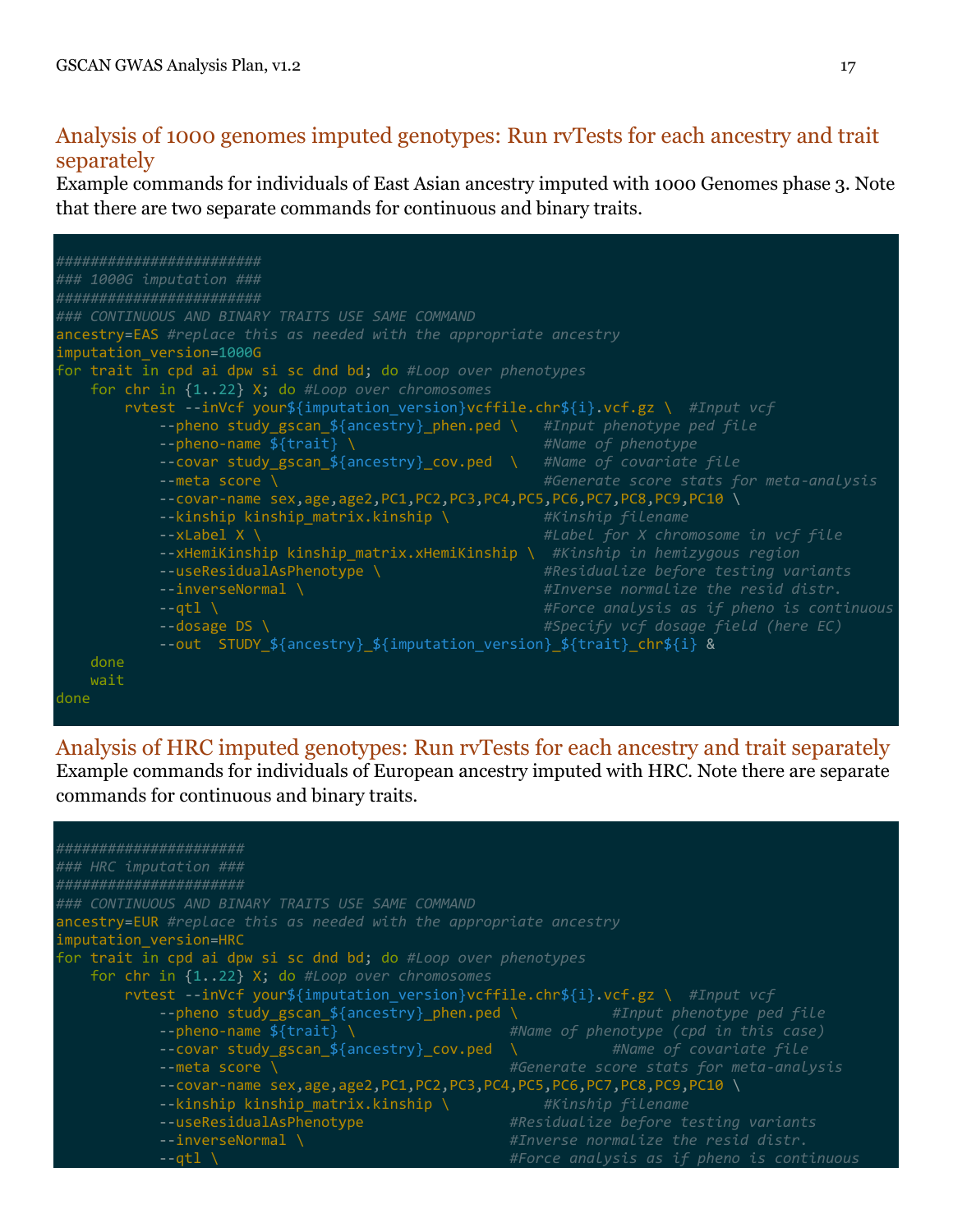done

|      | $--dosage DS$                                                        | #Specify vcf dosage field (here EC) |  |  |
|------|----------------------------------------------------------------------|-------------------------------------|--|--|
|      | --out STUDY_\${ancestry}_\${imputation_version}_\${trait}_chr\${i} & |                                     |  |  |
| done |                                                                      |                                     |  |  |
| wait |                                                                      |                                     |  |  |
| done |                                                                      |                                     |  |  |
|      |                                                                      |                                     |  |  |

### CONCATENATING RESULTS INTO ONE OUTPUT FILE PER PHENOTYPE

The following example command concatenates per-chromosome results for HRC-imputed files into one output file for each ancestry x trait combination. Our hope is that having fewer numbers of files will make file management and transfer easier.

| # Concatenate results into a single file                                                   |
|--------------------------------------------------------------------------------------------|
| for ancestry in EUR AFR EAS LAT; do #Our ancestry abbreviations; change as needed          |
| for trait in cpd ai dpw si sc dnd bd; do #Loop over phenotypes; change as needed           |
| (zgrep -E '^1\s # CHROM' STUDY_\${ancestry}_HRC_\${trait}_chr1.MetaScore.assoc.gz; \       |
| zgrep -E '^2\s' STUDY_\${ancestry}_HRC_\${trait}_chr2.MetaScore.assoc.gz; \                |
| zgrep -E '^3\s' STUDY_\${ancestry}_HRC_\${trait}_chr3.MetaScore.assoc.gz; \                |
| $z$ grep -E '^4\s'<br>STUDY_\${ancestry}_HRC_\${trait}_chr4.MetaScore.assoc.gz; \          |
| $z$ grep -E '^5\s'<br>STUDY_\${ancestry}_HRC_\${trait}_chr5.MetaScore.assoc.gz; \          |
| $z$ grep -E '^6\s'<br>STUDY_\${ancestry}_HRC_\${trait}_chr6.MetaScore.assoc.gz; \          |
| zgrep $-E$ ' $\sqrt{7}/s$ '<br>STUDY_\${ancestry}_HRC_\${trait}_chr7.MetaScore.assoc.gz; \ |
| zgrep -E '^8\s' STUDY_\${ancestry}_HRC_\${trait}_chr8.MetaScore.assoc.gz; \                |
| zgrep -E '^9\s' STUDY_\${ancestry}_HRC_\${trait}_chr9.MetaScore.assoc.gz; \                |
| zgrep -E '^10\s' STUDY_\${ancestry}_HRC_\${trait}_chr10.MetaScore.assoc.gz; \              |
| zgrep -E '^11\s' STUDY_\${ancestry}_HRC_\${trait}_chr11.MetaScore.assoc.gz; \              |
| zgrep -E '^12\s' STUDY_\${ancestry}_HRC_\${trait}_chr12.MetaScore.assoc.gz; \              |
| zgrep -E '^13\s' STUDY_\${ancestry}_HRC_\${trait}_chr13.MetaScore.assoc.gz; \              |
| zgrep -E '^14\s' STUDY_\${ancestry}_HRC_\${trait}_chr14.MetaScore.assoc.gz; \              |
| zgrep -E '^15\s' STUDY_\${ancestry}_HRC_\${trait}_chr15.MetaScore.assoc.gz; \              |
| zgrep -E '^16\s' STUDY_\${ancestry}_HRC_\${trait}_chr16.MetaScore.assoc.gz; \              |
| zgrep -E '^17\s' STUDY_\${ancestry}_HRC_\${trait}_chr17.MetaScore.assoc.gz; \              |
| zgrep -E '^18\s' STUDY_\${ancestry}_HRC_\${trait}_chr18.MetaScore.assoc.gz; \              |
| zgrep -E '^19\s' STUDY_\${ancestry}_HRC_\${trait}_chr19.MetaScore.assoc.gz; \              |
| zgrep -E '^20\s' STUDY_\${ancestry}_HRC_\${trait}_chr20.MetaScore.assoc.gz; \              |
| zgrep -E '^21\s' STUDY_\${ancestry}_HRC_\${trait}_chr21.MetaScore.assoc.gz; \              |
| zgrep -E '^22\s' STUDY_\${ancestry}_HRC_\${trait}_chr22.MetaScore.assoc.gz) \              |
| bgzip -c > STUDY \${ancestry}_HRC_\${trait} &                                              |
| done                                                                                       |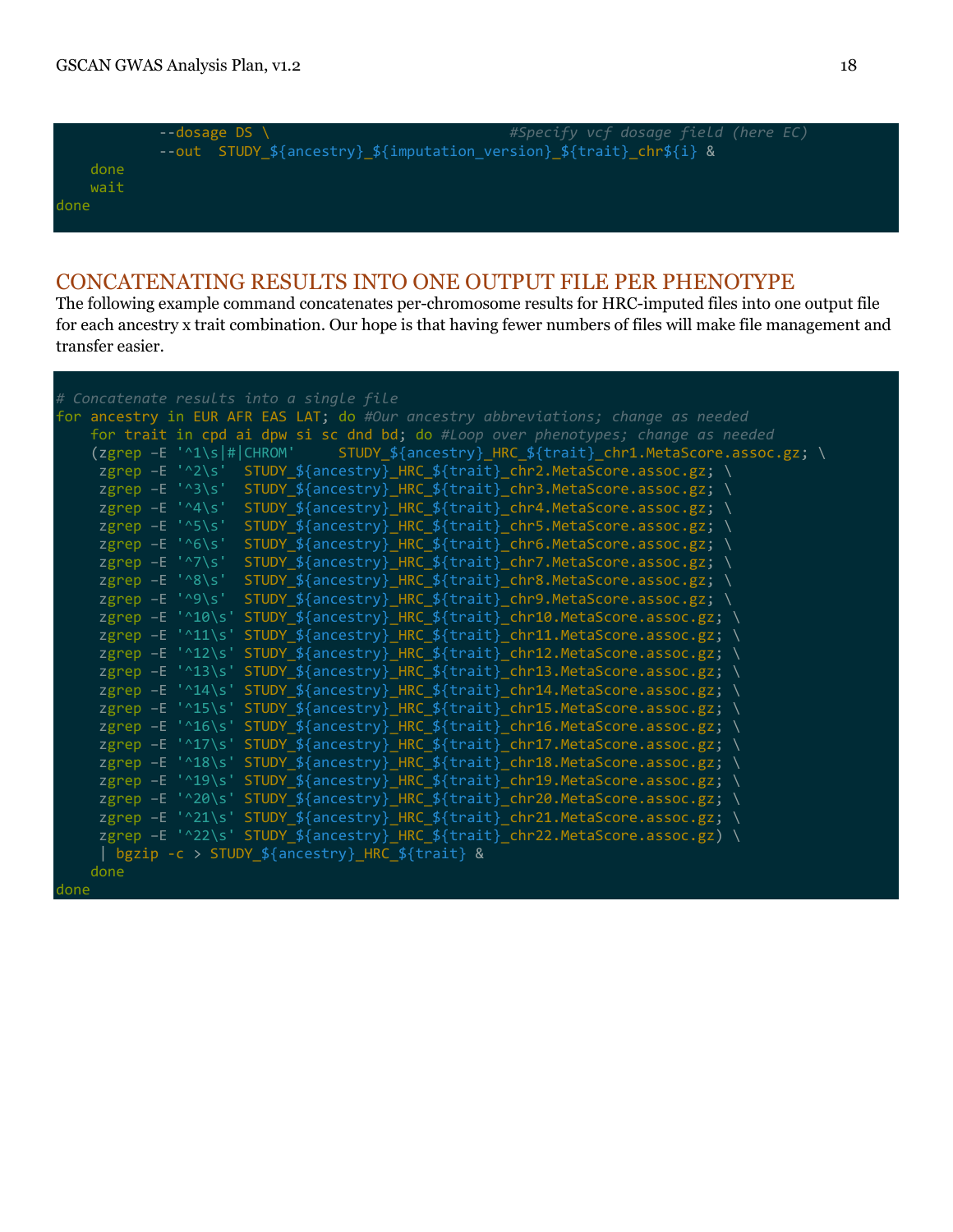## Step 4. Upload Results

Congratulations! You made it! Please upload to sftp server at the University of Michigan for central analysis -- please email Scott [\(scott.vrieze@colorado.edu\)](mailto:scott.vrieze@colorado.edu) for the hostname, username, and password.

### Rename all of the following files and place them in a single directory

**Imputation Server Log Files.** You can find these under the "Results" tab on the imputation server. qcreport.html (2 of these, one for HRC and one for 1000G) statistics.txt (2 of these, one for HRC and one for 1000G)

**Imputation Info Files.** You can find these among the files downloaded from the imputation server, with the name chr1.info.gz (for example). Please upload both the male and female chromosome X info files. There will be 22 HRC info files and 24 1000G info files.

**PCA Plot.** Please submit a projection of your samples onto 1000 Genomes PCA space.

**rvTests.** Please submit each of the results files. The total number will be a function of the number of ancestries times the number of phenotypes times the number of imputation panels (=2). Use the following naming convention.

STUDY\_ANCESTRY\_IMPUTATION\_TRAIT\_DDMMYY\_INITIALS.MetaScore.assoc.gz

#### **README**

#### STUDY\_DDMMYY\_INITIALS.readme

Please submit the README file with the following information:

- 1. Name, email
- 2. Study name
- 3. Array version(s)
- 4. Server versus in-house imputation
- 5. Basic information about genotype calling procedures (e.g., GenomeStudio, etc.)
- 6. The actual survey questions and recall periods (last year, last month, period of heaviest drinking, etc.) used to build the phenotypes and any irregularities encountered in phenotype definition
- 7. Other concerns or uncertainties that arose during the analysis

#### Key:

STUDY = your study name (please also add any strata - e.g., COGA\_AfricanAmerican) ANCESTRY = AFR, EUR, EAS, SAS, LAT, AME (for African, European, East Asian, South Asian, Latino, and (Native) American respectively) TRAIT = CPD, AI, SI, SC, DPW, DND, BDE, BDL (if applicable) DDMMYY = Day, Month, and Year of submission (January 1, 2016 would be "010116") INITIALS = initials of the analyst

### Tarball the directory and transfer to sftp server (ask Scott for log-in details)

Please place all relevant output files into a folder, make a zipped tarball, and upload it. Let Scott know when you've done so.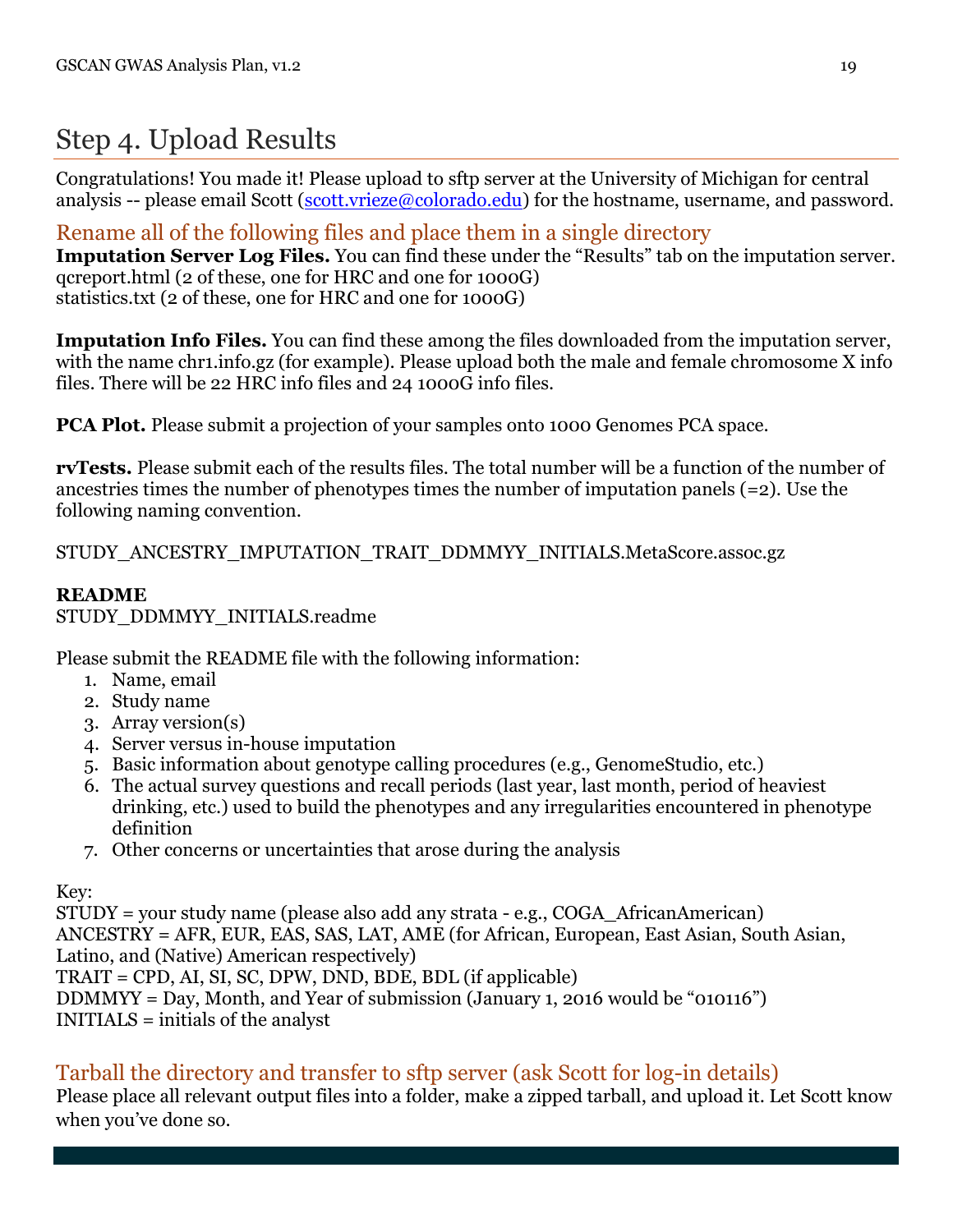*later scoring*

tar -zcvf STUDY\_DDMMYY\_INITIALS.tar.gz yourresultsdirectory

### Addendum: Sample R commands for PCA projection onto 1000 Genomes

*### This is an R script, but some of the following shell commands may be useful to you. ### Get 1000 genomes phase3 autosomal vcfs (run in bash in termal window) # wget ftp://ftptrace.ncbi.nih.gov/1000genomes/ftp/release/20130502/ALL.chr\${i}.phase3\_shapeit2\_mvncall\_integrated \_v5a.20130502.genotypes.vcf.gz # done ### Extract site list from my target genotypes (run in bash in terminal window) # zgrep "^\${i}" MCTFR.vcf.gz | cut -f-2 > chr\${i}.MCTFR\_sites.txt & # done ### Command to extract relevant SNPs from 1000 genomes phase three (run in bash in terminal window # for i in {1..22}; do ALL.chr\${i}.phase3\_shapeit2\_mvncall\_integrated\_v5a.20130502.genotypes.vcf.gz \ # --positions chr\${i}.MCTFR\_sites.txt \ # --recode \ # --recode-INFO-all \ # --out chr\${i}.1000g.MCTFR\_sites & # done* system("(cat chr1.1000g.MCTFR\_sites.recode.vcf; grep -v '#' chr2.1000g.MCTFR\_sites.recode.vcf;<br>grep -v '#' chr3.1000g.MCTFR\_sites.recode.vcf; grep -v '#' chr4.1000g.MCTFR\_sites.recode.vcf; grep -v '#' chr3.1000g.MCTFR\_sites.recode.vcf; grep -v '#' chr4.1000g.MCTFR\_sites.recode.vcf; grep -v '#' chr5.1000g.MCTFR\_sites.recode.vcf; grep -v '#' chr6.1000g.MCTFR\_sites.recode.vcf; grep -v '#' chr7.1000g.MCTFR\_sites.recode.vcf; grep -v '#' chr8.1000g.MCTFR\_sites.recode.vcf; grep -v '#' chr9.1000g.MCTFR\_sites.recode.vcf; grep -v '#' chr10.1000g.MCTFR\_sites.recode.vcf; grep -v '#' chr11.1000g.MCTFR\_sites.recode.vcf; grep -v '#' chr12.1000g.MCTFR\_sites.recode.vcf; grep -v '#' chr13.1000g.MCTFR\_sites.recode.vcf; grep v '#' chr14.1000g.MCTFR\_sites.recode.vcf; grep -v '#' chr15.1000g.MCTFR\_sites.recode.vcf; grep -v '#' chr16.1000g.MCTFR\_sites.recode.vcf; grep -v '#' chr17.1000g.MCTFR\_sites.recode.vcf; grep -v '#' chr18.1000g.MCTFR\_sites.recode.vcf; grep -v '#' chr19.1000g.MCTFR\_sites.recode.vcf; grep -v '#' chr20.1000g.MCTFR\_sites.recode.vcf; grep v '#' chr21.1000g.MCTFR\_sites.recode.vcf; grep -v '#' chr22.1000g.MCTFR\_sites.recode.vcf) | bgzip -c > chrALL.1000g.MCTFR\_sites.recode.vcf.gz") *### Calculate principal components using plink (Careful! MAF filter is applied after the SNPs are*  system("plink-1.9 --vcf chrALL.1000g.MCTFR\_sites.recode.vcf.gz --indep-pairwise 100kb 5 .1") system("plink-1.9 --vcf chrALL.1000g.MCTFR\_sites.recode.vcf.gz --extract plink.prune.in --pca var-wts --make-bed --out chrALL.1000g.MCTFR\_sites.pruned") *### Extract per-SNP weights for each of the first 20 PCs and get the correct effect allele for*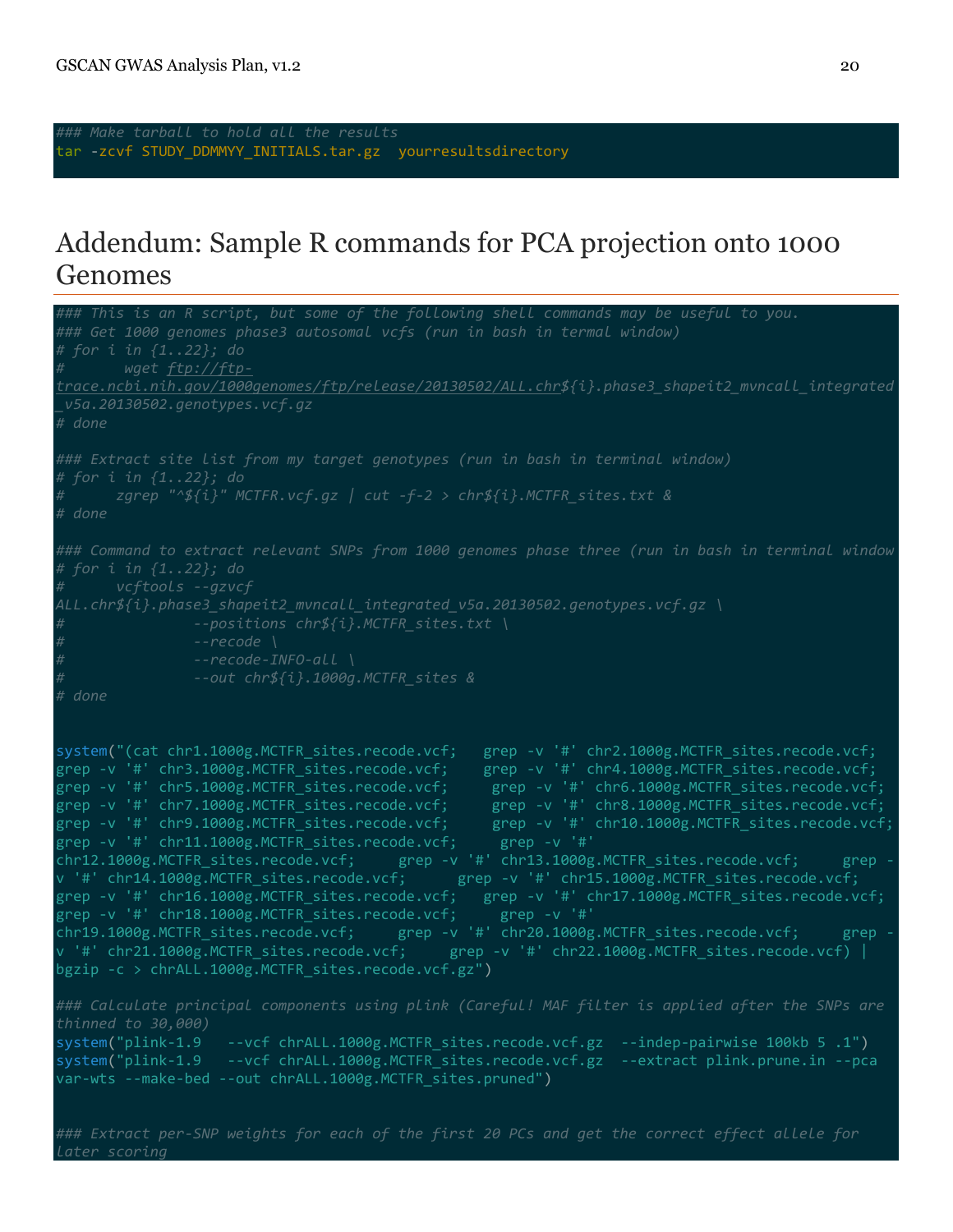```
PCA <- read.table("chrALL.1000g.MCTFR_sites.pruned.eigenvec.var", header=F, col.names=c("CHROM", 
"RS", paste("PC", 1:20, sep="")))
bim <- read.table("chrALL.1000g.MCTFR sites.pruned.bim", header=F, col.names=c("CHROM", "RS",
"unknown", "POS", "A1", "A2"))
x <- merge(PCA, bim)
write.table(subset(x, select=c("RS","A1",paste("PC",1:20, sep=""))), file="PCA-score-file.txt",
quote=F)
### Score 1000g subjects on the 1000g-defined PC1 and 2
system("plink-1.9 --vcf chrALL.1000g.MCTFR_sites.recode.vcf.gz --score PCA-score-file.txt 2 3 4 
header --out 1000g-PC1-score")
system("plink-1.9 --vcf chrALL.1000g.MCTFR_sites.recode.vcf.gz --score PCA-score-file.txt 2 3 5 
header --out 1000g-PC2-score")
system("plink-1.9 --vcf chrALL.1000g.MCTFR_sites.recode.vcf.gz --score PCA-score-file.txt 2 3 6 
header --out 1000g-PC3-score")
system("plink-1.9 --vcf chrALL.1000g.MCTFR_sites.recode.vcf.gz --score PCA-score-file.txt 2 3 7 
header --out 1000g-PC4-score")
### Score MCTFR subjects on the 1000g-defined PC1 and 2
system("plink-1.9 --vcf ../../MCTFR_imputation/raw_genotypes/gedi5-660WQuad-b37-forwardstrand-
correctreferenceallele-final-vcf.vcf.gz --score PCA-score-file.txt 2 3 4 header --out MCTFR-PC1-
score")
system("plink-1.9 --vcf ../../MCTFR imputation/raw genotypes/gedi5-660WQuad-b37-forwardstrand-
correctreferenceallele-final-vcf.vcf.gz --score PCA-score-file.txt 2 3 5 header --out MCTFR-PC2-
score")
system("plink-1.9 --vcf ../../MCTFR_imputation/raw_genotypes/gedi5-660WQuad-b37-forwardstrand-
correctreferenceallele-final-vcf.vcf.gz --score PCA-score-file.txt 2 3 6 header --out MCTFR-PC3-
score")
system("plink-1.9 --vcf ../../MCTFR_imputation/raw_genotypes/gedi5-660WQuad-b37-forwardstrand-
correctreferenceallele-final-vcf.vcf.gz --score PCA-score-file.txt 2 3 7 header --out MCTFR-PC4-
score")
### Read in scores for PC1 and PC2 in 1000g
kg_PC1 <- read.table("1000g-PC1-score.profile", header=T)
kg_PC2 <- read.table("1000g-PC2-score.profile", header=T)
kg_PC3 <- read.table("1000g-PC3-score.profile", header=T)
kg_PC4 <- read.table("1000g-PC4-score.profile", header=T)
### "Self-reported" ancestry of 1000g participants
kg_sf <- read.table("20130502.sequence.index", header=T, sep="\t", fill=T, stringsAsFactors=F)
sample_ids <- unique(data.frame(IID=kg_sf$SAMPLE_NAME, POPULATION=kg_sf$POPULATION, 
stringsAsFactors=F))
sample_ids$CONTINENT <- ifelse(sample_ids$POPULATION=="CHB" |
                                sample_ids$POPULATION=="JPT" |
                               sample_ids$POPULATION=="CHS"
                               sample ids$POPULATION=="CDX"
                               sample_ids$POPULATION=="KHV"
                                sample_ids$POPULATION=="CHD", "EAS", sample_ids$POPULATION)
sample ids$CONTINENT <- ifelse(sample ids$CONTINENT=="CEU"
                               sample ids$CONTINENT=="TSI"
                               sample ids$CONTINENT=="GBR"
                                sample_ids$CONTINENT=="FIN" |
                                sample_ids$CONTINENT=="IBS", "EUR", sample_ids$CONTINENT)
sample_ids$CONTINENT <- ifelse(sample_ids$CONTINENT=="YRI"
```